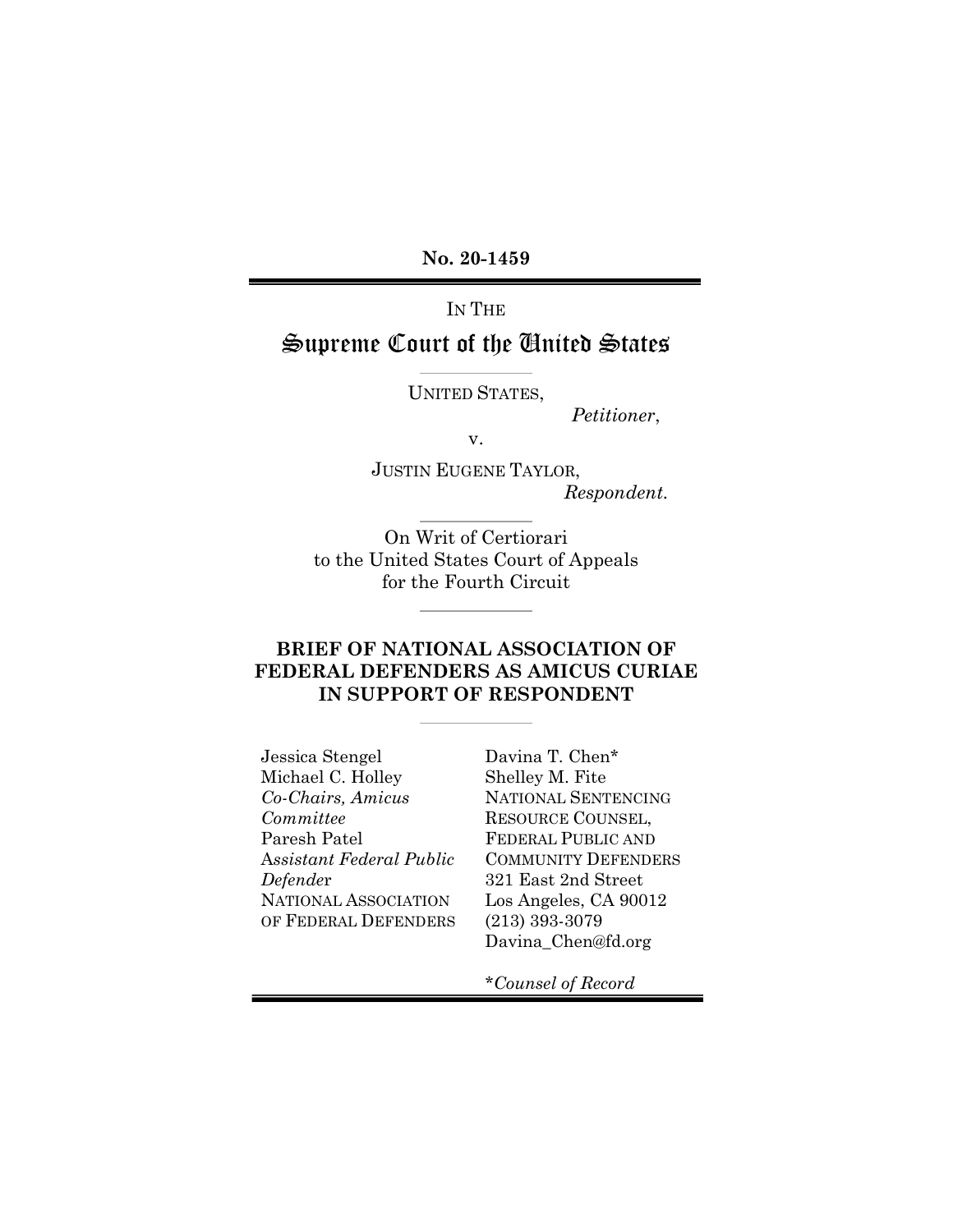# TABLE OF CONTENTS

Page

|    |                                                                                 | INTEREST OF AMICUS CURIAE  1                                                                                                             |  |  |
|----|---------------------------------------------------------------------------------|------------------------------------------------------------------------------------------------------------------------------------------|--|--|
|    |                                                                                 |                                                                                                                                          |  |  |
|    |                                                                                 |                                                                                                                                          |  |  |
| Ι. | Attempted Hobbs Act robbery can be<br>committed without the use, attempted use, |                                                                                                                                          |  |  |
| П. |                                                                                 | The government's focus on typical robbery                                                                                                |  |  |
|    | А.                                                                              | That many attempted Hobbs Act<br>robberies involve force is irrelevant  8                                                                |  |  |
|    | B.                                                                              | The categorical approach does not<br>require an "actual litigated case" to<br>show that the Hobbs Act statute means                      |  |  |
|    |                                                                                 | There is no need for "legal"<br>1.<br>imagination" to understand that<br>attempted Hobbs Act robbery<br>encompasses attempted threats 10 |  |  |
|    |                                                                                 | The government's idea that the<br>2.<br>categorical approach turns on<br>prosecutorial choices is unworkable                             |  |  |

i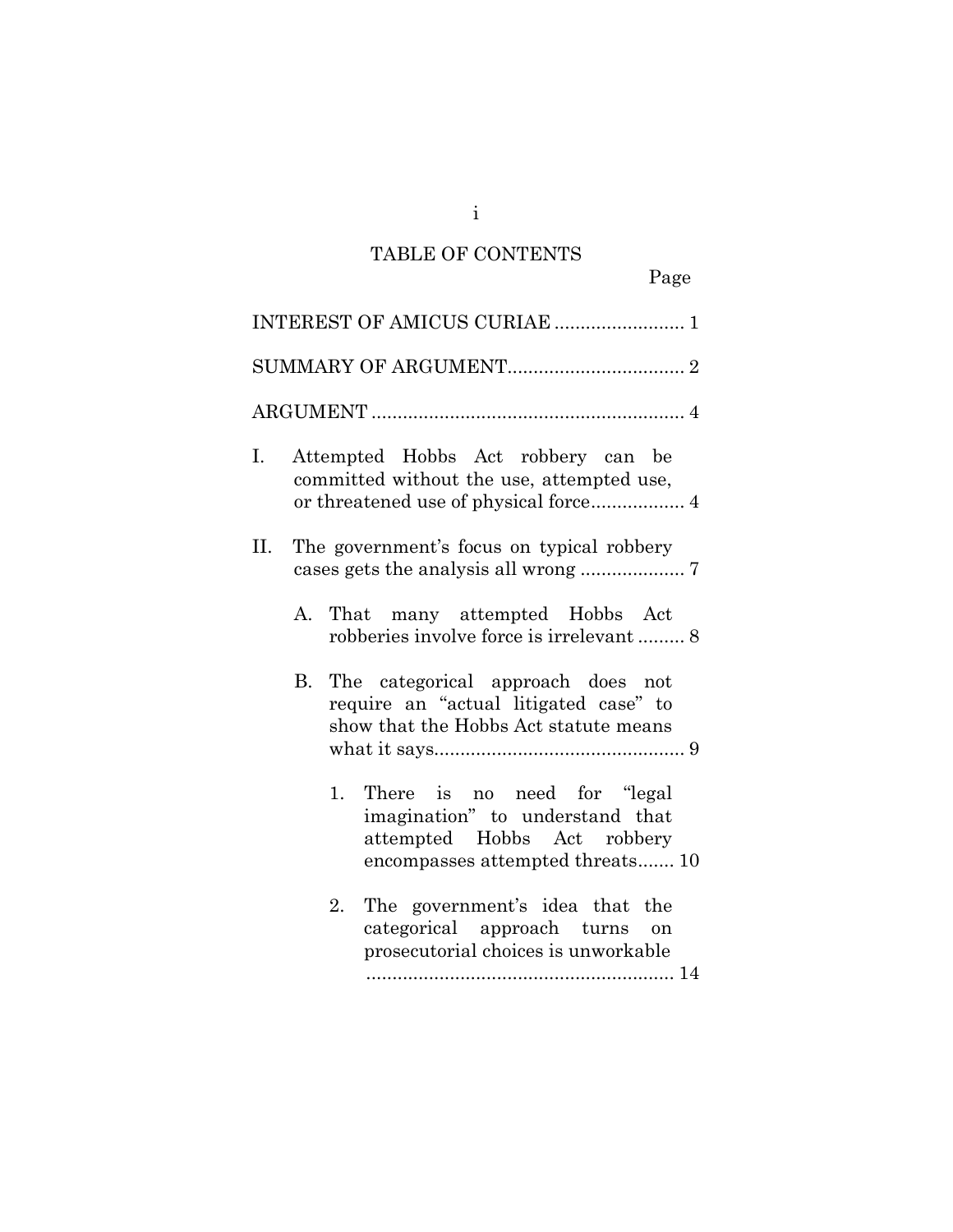|    | III. Attempted Hobbs Act robbery is prosecuted<br>in its least serious form: a nonviolent<br>substantial step toward a threats-only |
|----|-------------------------------------------------------------------------------------------------------------------------------------|
|    | A. The United States prosecutes threats-<br>only attempted Hobbs Act robberies  17                                                  |
| B. | It is common for would-be robbers to<br>intend to threaten (but not use) force,<br>although case records would not                  |
|    | 1. Case records would not reveal facts<br>that are neither part of the<br>government's accusation nor<br>relevant to a defense 22   |
|    | 2.<br>The intent to threaten, but not use,<br>force is not a defense  23                                                            |
|    | Not all would-be robbers harbor<br>3.<br>even a conditional intent to use                                                           |
|    | The presence of a firearm is<br>4.                                                                                                  |
|    | C. Available data rebut the government's<br>suggestion that attempted Hobbs Act<br>robberies are necessarily violent  29            |
|    |                                                                                                                                     |

ii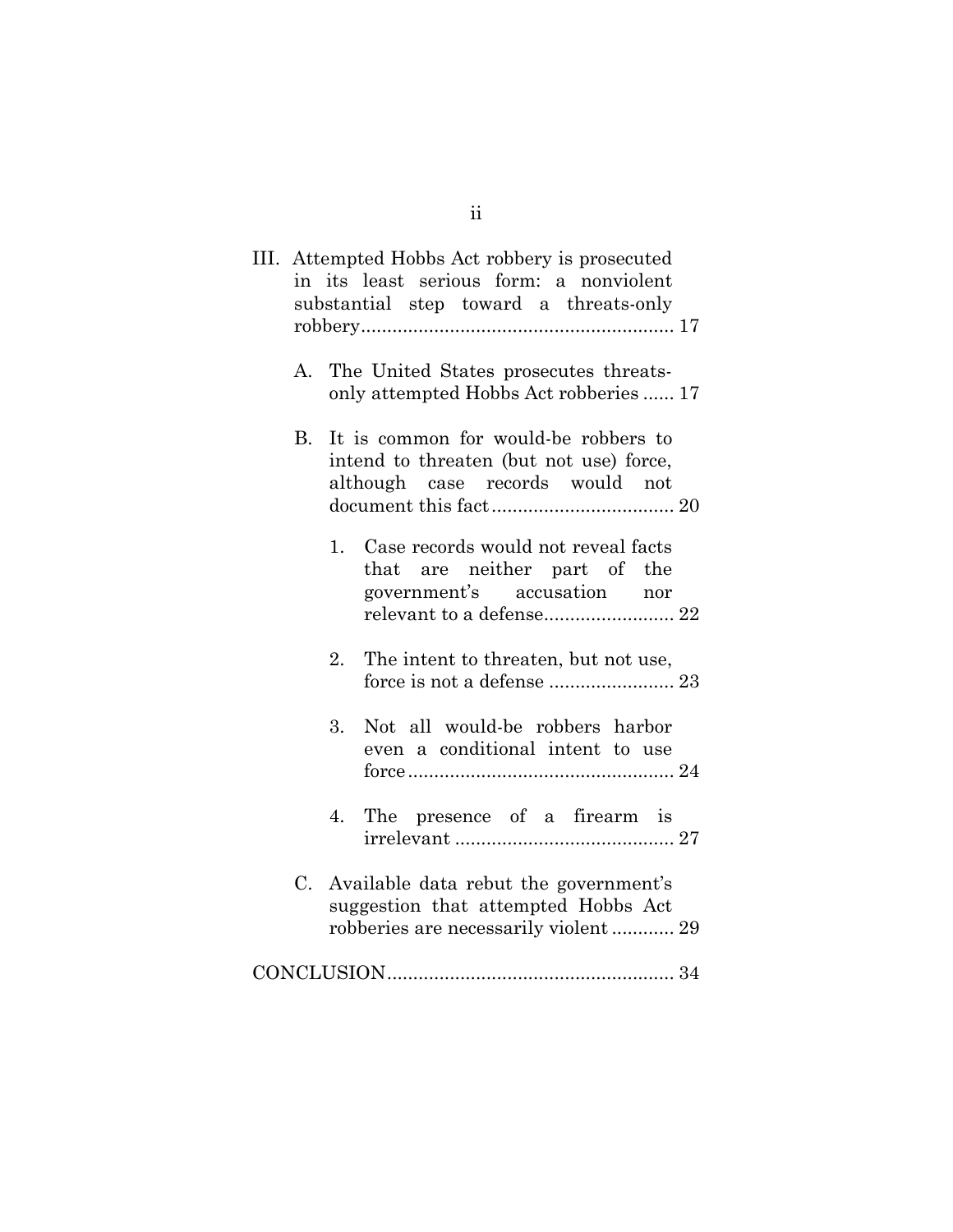# **TABLE OF AUTHORITIES**

Page(s)

# **Federal Cases**

| Alexis v. Barr,                                                                |
|--------------------------------------------------------------------------------|
| Borden v. United States,<br>$\_$ U.S. $\_$ , 141 S. Ct. 1817 (2021) 4, 5, 7, 8 |
| Braxton v. United States,                                                      |
| Cabeda v. Att'y Gen. of United States,                                         |
| Chavez-Solis v. Lynch,<br>803 F.3d 1004 (9th Cir. 2015)  12                    |
| Danforth v. Minnesota,                                                         |
| Descamps v. United States,                                                     |
| Gonzales v. Duenas-Alvarez,                                                    |
| Gonzalez v. Wilkinson,<br>990 F.3d 654 (8th Cir. 2021) 12, 16                  |
| Holloway v. United States,                                                     |

iii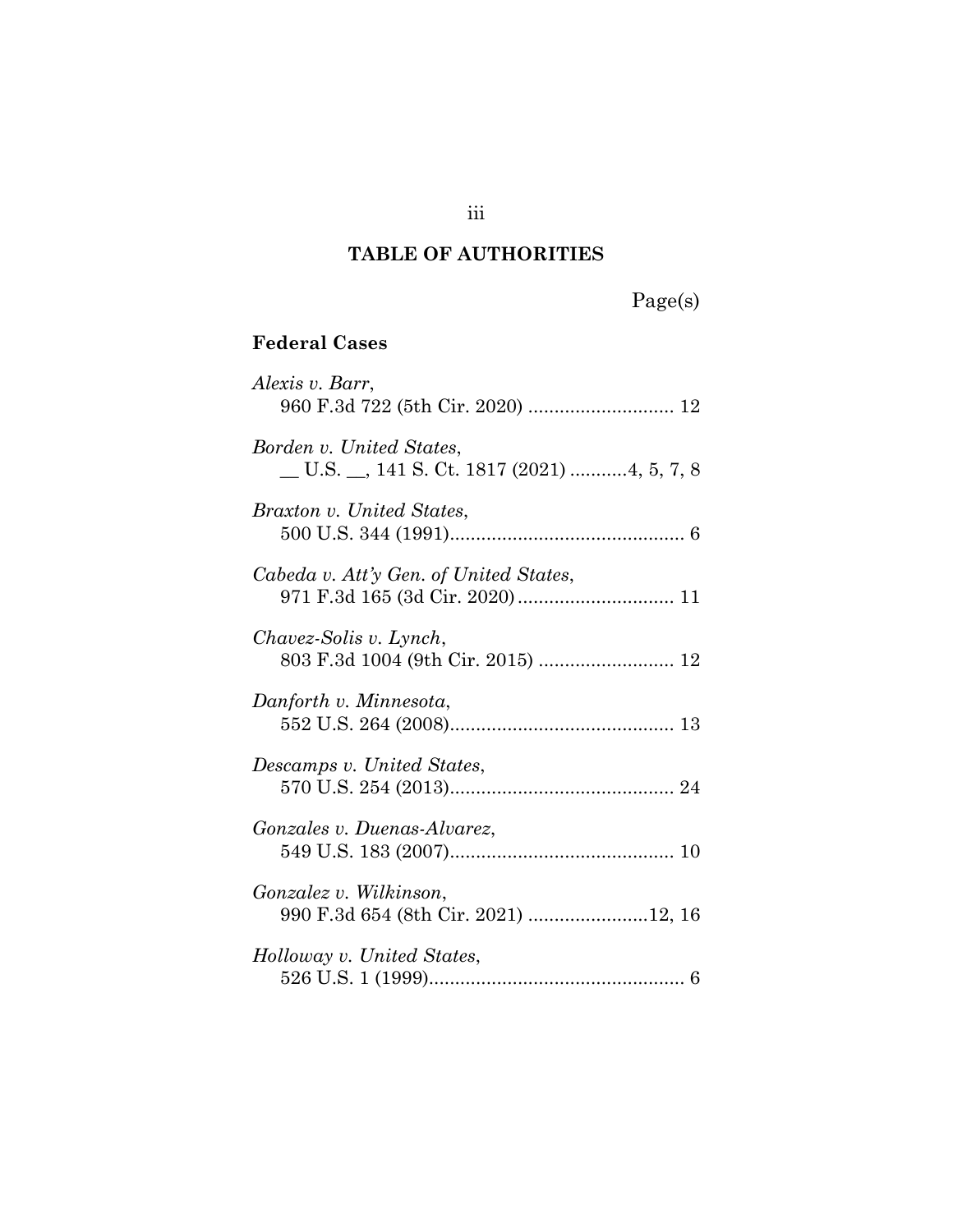| Hylton v. Sessions,                                                               |
|-----------------------------------------------------------------------------------|
| Johnson v. United States,                                                         |
| Johnson v. United States,                                                         |
| Lafler v. Cooper,                                                                 |
| Marbury v. Madison,                                                               |
| Mathis v. United States,<br>$\_$ U.S. $\_$ , 136 S. Ct. 2243 (2016) 8, 13, 22, 23 |
| Moncrieffe v. Holder,                                                             |
| Ramos v. U.S. Att. Gen., 709 F.3d                                                 |
| Swaby v. Yates,                                                                   |
| United States v. Aparicio-Soria,<br>740 F.3d 152 (4th Cir. 2014) (en              |
| United States v. Camp,<br>903 F.3d 594 (6th Cir. 2018)  11                        |

# iv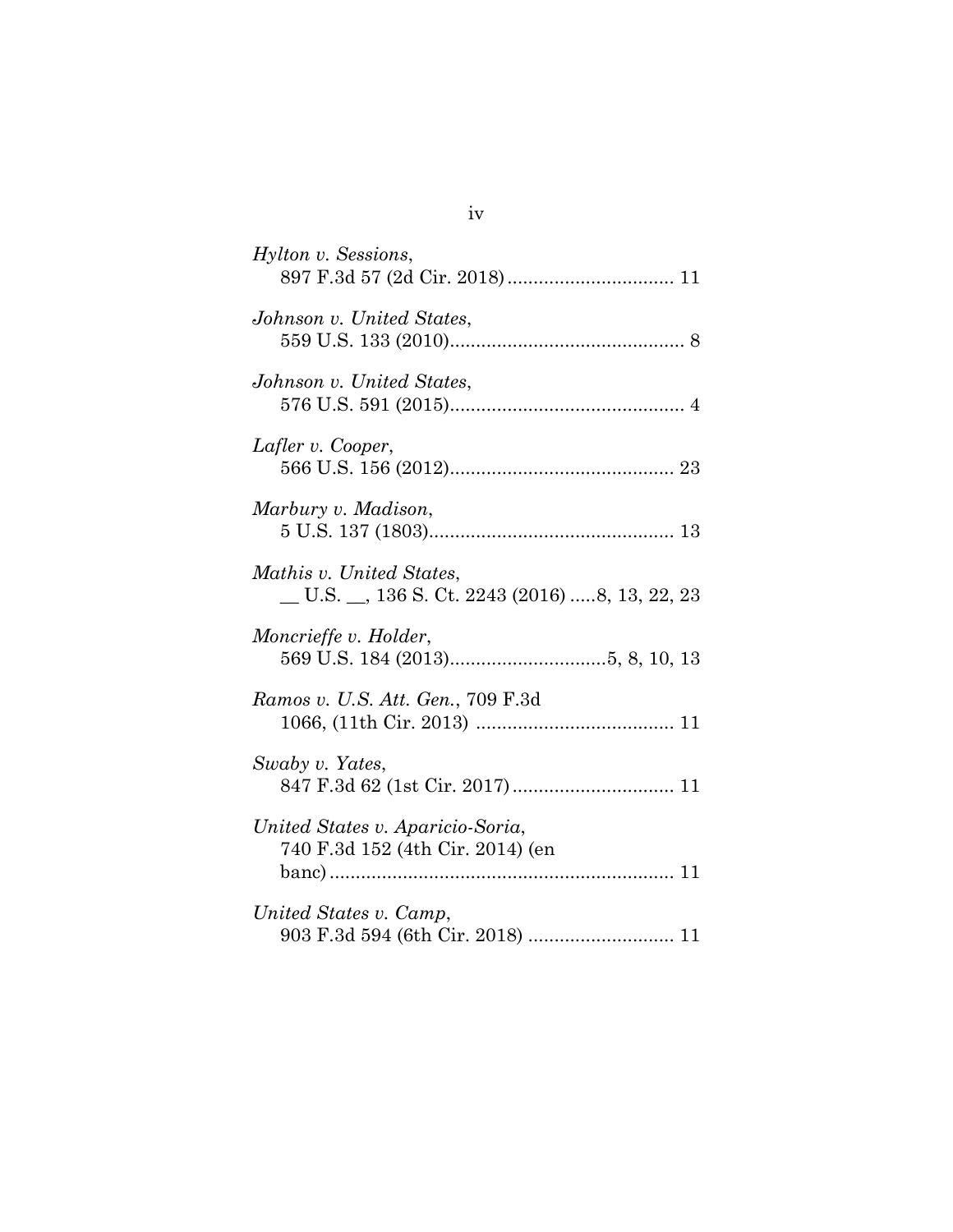| United States v. Castillo-Rivera,<br>853 F.3d 218 (5th Cir. 2017) (en |
|-----------------------------------------------------------------------|
| United States v. Chance,                                              |
| United States v. Davis,<br>U.S. _, 139 S. Ct. 2319 (2019) 4, 27       |
| United States v. Del Carmen Ramirez,                                  |
| United States v. Gonzalez,                                            |
| United States v. Grace,                                               |
| United States v. Smith,<br>669 F. App'x 815 (8th Cir. 2016)  26       |
| United States v. Soto-Barraza,                                        |
| United States v. Titties,<br>852 F.3d 1257 (10th Cir. 2017) 12        |
| United States v. Williams,<br>531 F. App'x 270 (3d Cir. 2013)17, 18   |
| United States v. Zimmerman,                                           |

v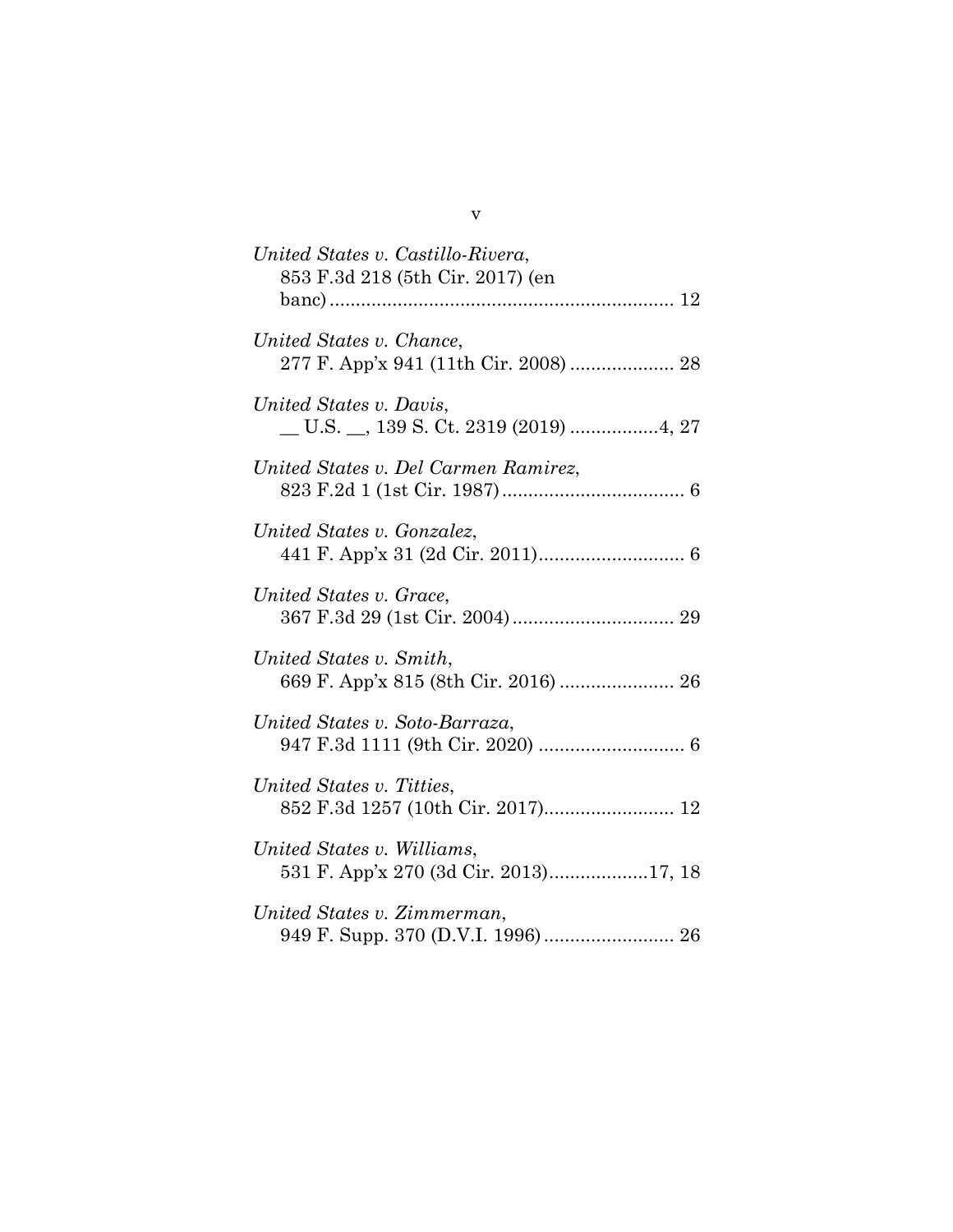U.S.S.G. §2B3.1...................................................... [31](#page-39-0)

vi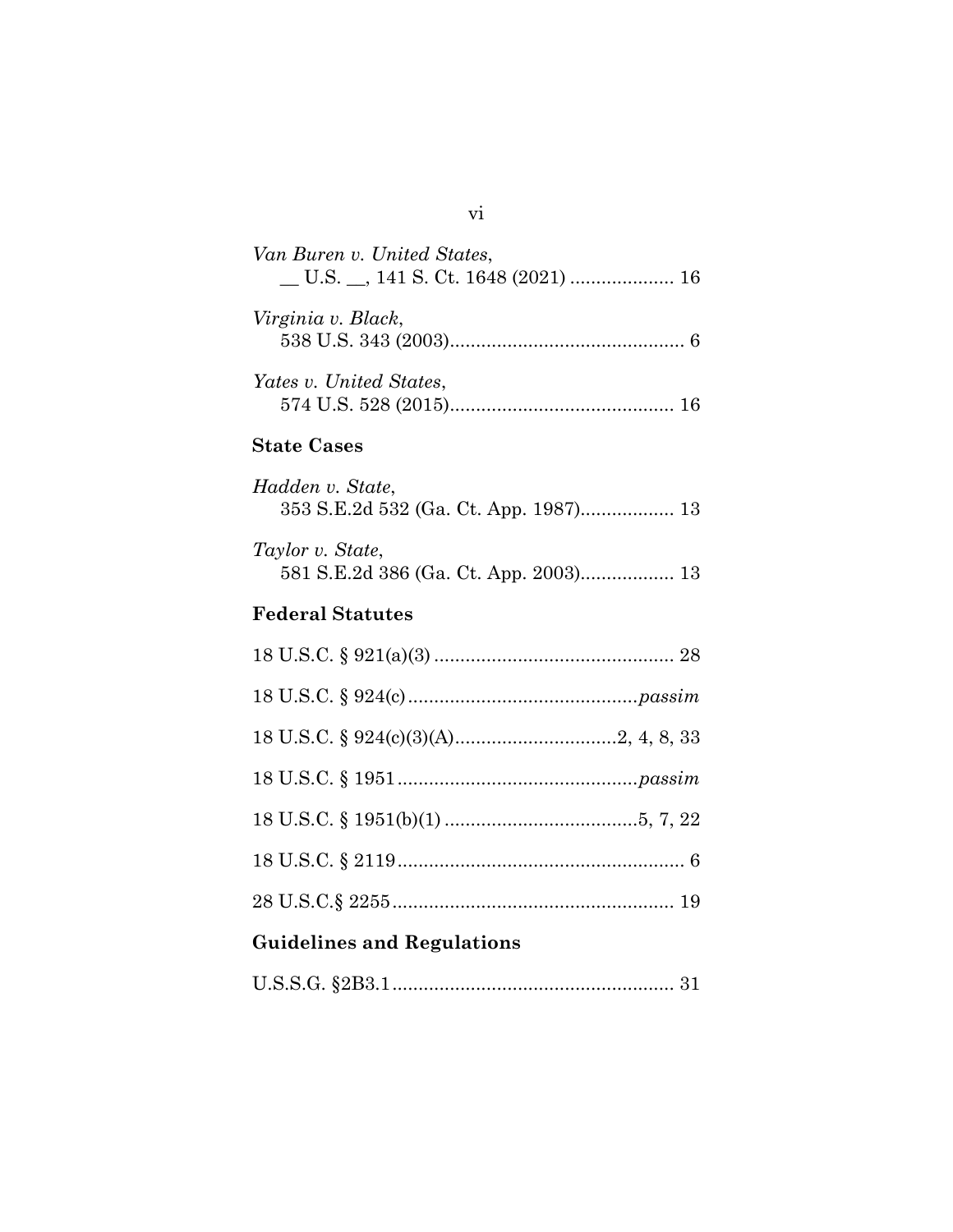| <b>Other Authorities</b>                                                                                                                                                                                                                                                                          |  |  |  |  |
|---------------------------------------------------------------------------------------------------------------------------------------------------------------------------------------------------------------------------------------------------------------------------------------------------|--|--|--|--|
| Dept. of Justice, Bureau of Justice<br>Statistics, C. Harlow, Robbery<br>Victims, BJS Special Report, (Apr.<br>1987), https://bjs.ojp.gov/content/pu                                                                                                                                              |  |  |  |  |
| Dept. of Justice, Criminal Resource<br>Manual 227 (conjunctive and dis-<br>junctive elements) (updated Janu-<br>ary 22, 2020, archived),<br>https://www.justice.gov/ar-<br>chives/jm/criminal-resource-man-<br>ual-227-conjunctive-and-disjunc-                                                   |  |  |  |  |
| 2A K. O'Malley, J. Grenig, & W. Lee,<br><b>Federal Jury Practice and</b><br>Instructions: Criminal $\S$ 53:05 (6th                                                                                                                                                                                |  |  |  |  |
| Administrative Office of the United<br>States Courts, Federal Judicial<br>Caseload Statistics, U.S. District<br>Courts—Criminal Federal Judicial<br>Caseload Statistics (March 31,<br>2019) (Table D), available at<br>https://www.uscourts.gov/statistics/<br>table/d/federal-judicial-caseload- |  |  |  |  |

vii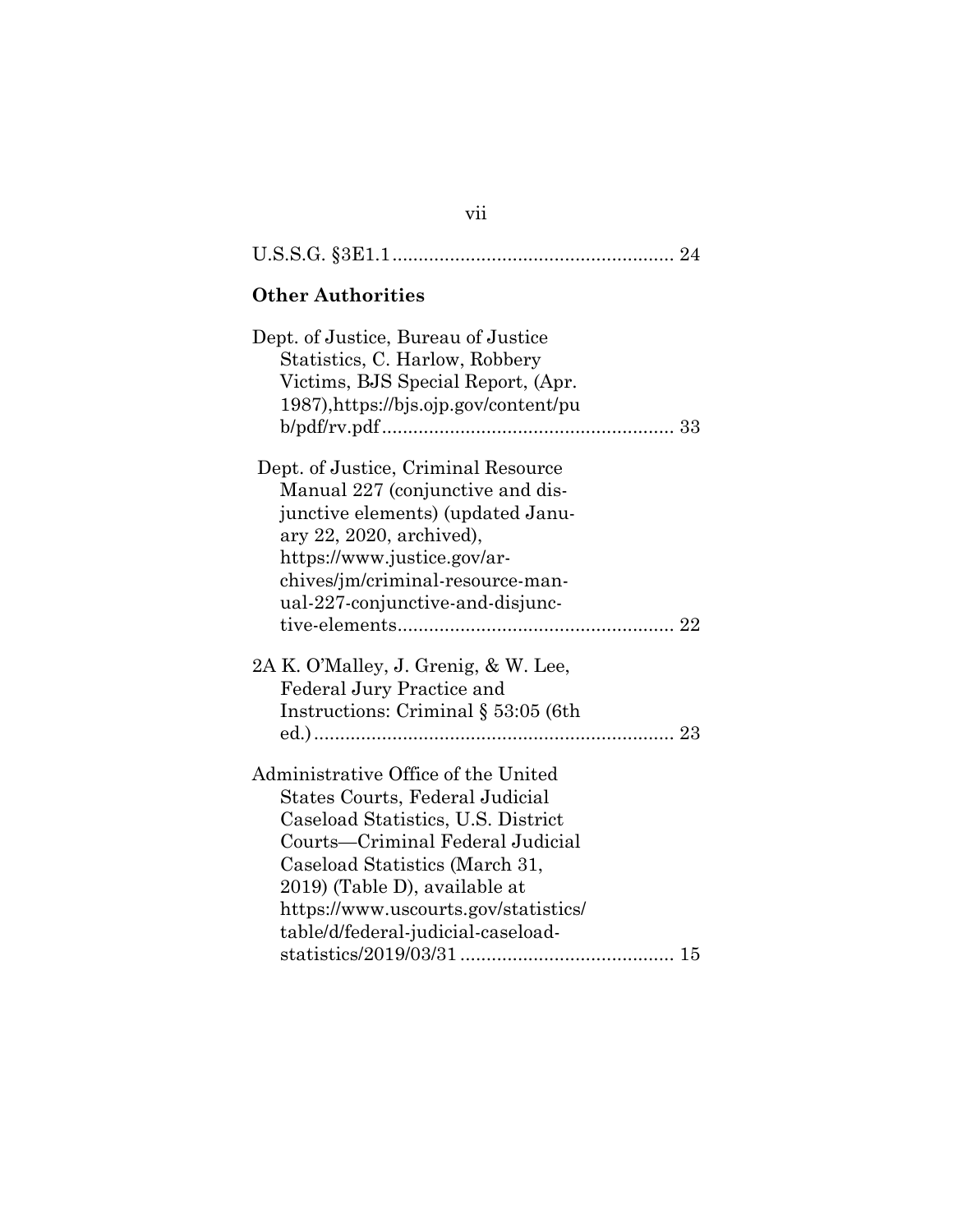viii

Administrative Office of the United States Courts, Federal Judicial Caseload Statistics, U. S. Courts of Appeals—Cases Filed, Terminated, and Pending, by Nature of Proceeding (March 31, 2019) (Table B-1), available at https://www.uscourts.gov/statistics/table/b-1/federal-judicial-caseload-statistics/2019/03/31................................. [15](#page-23-1)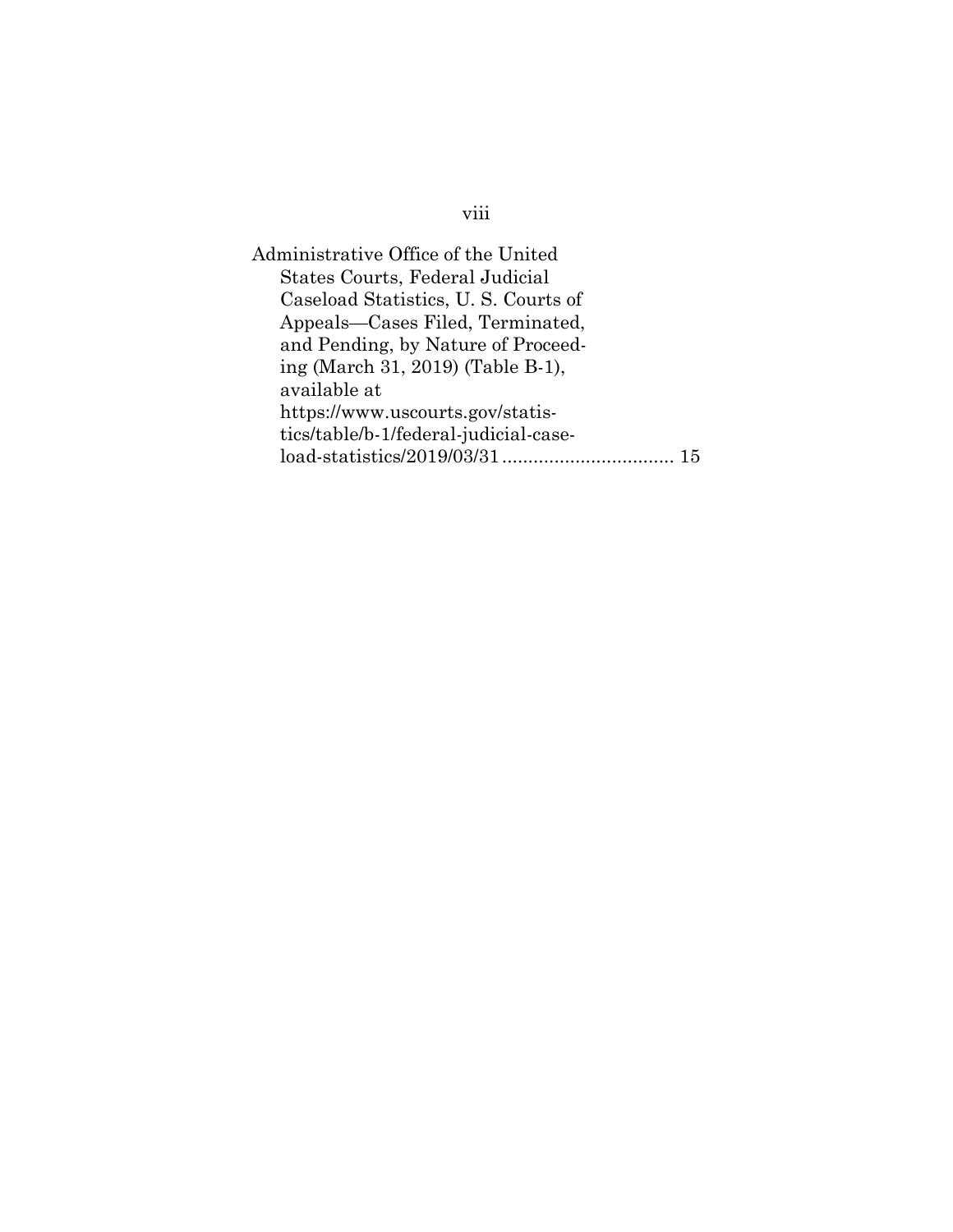#### **INTEREST OF AMICUS CURIAE**

The National Association of Federal Defenders (NAFD), formed in 1995, is a nationwide, nonprofit, volunteer organization made up of attorneys who work for federal public and community defender organizations authorized under the Criminal Justice Act, 18 U.S.C. § 3006A.[1](#page-9-1) Each year, federal defenders represent tens of thousands of indigent criminal defendants in federal court, including thousands of individuals charged under the statute at issue here, 18 U.S.C. § 924(c).

<span id="page-9-0"></span>The members of NAFD have particular expertise and interest in the subject matter of this litigation.

<span id="page-9-1"></span><sup>1</sup> Pursuant to Rule 37.6, counsel for amicus curiae affirms that no counsel for a party authored this brief in whole or in part and that no person other than amicus or its counsel has made any monetary contributions intended to fund the preparation or submission of this brief. The parties have consented to the filing of this brief.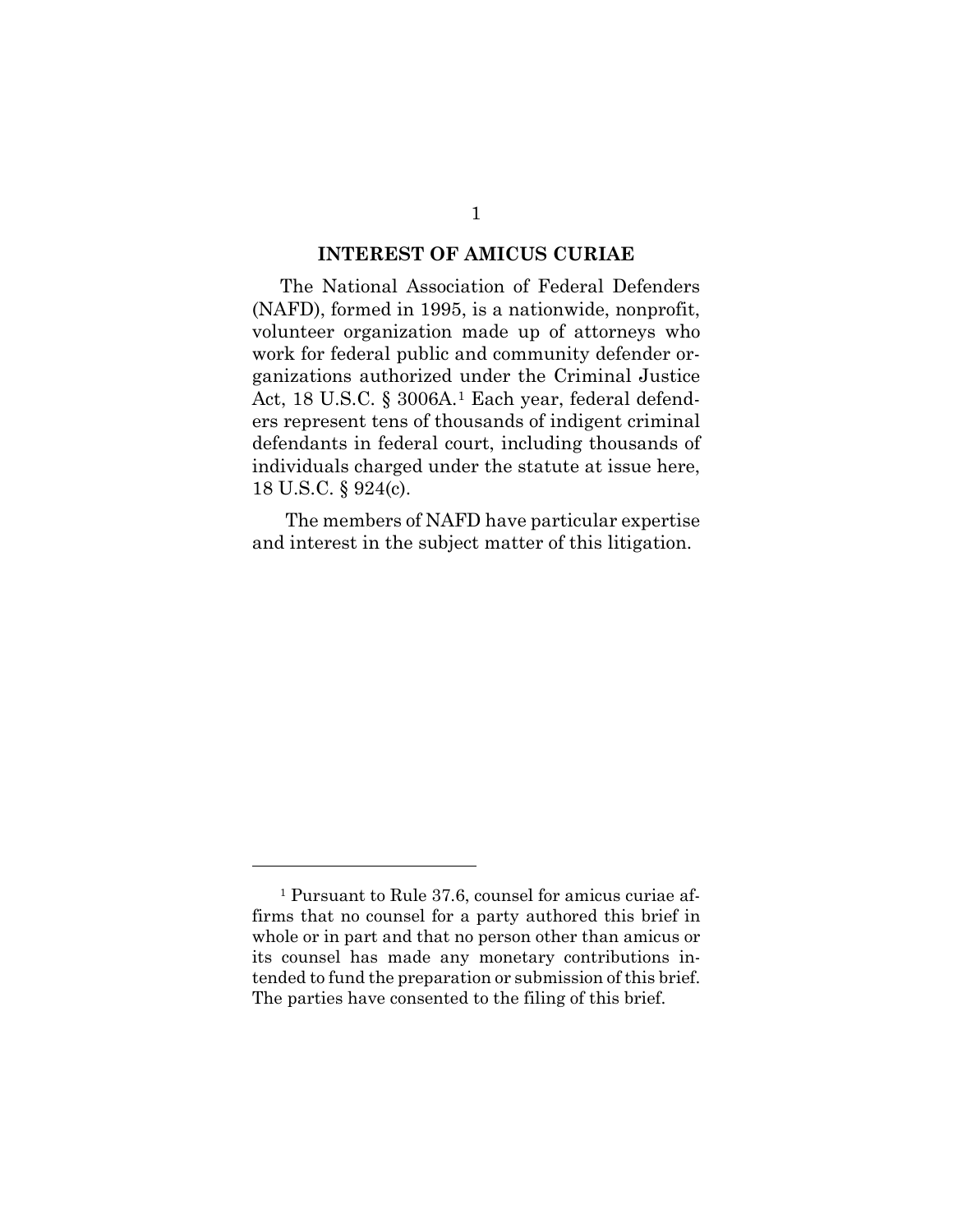#### <span id="page-10-0"></span>**SUMMARY OF ARGUMENT**

This case concerns whether attempted Hobbs Act robbery is a "crime of violence" as that term is defined in 18 U.S.C. §  $924(c)(3)(A)$ : whether it "has as an element the use, attempted use, or threatened use of physical force against the person or property of another." In its brief, the government presents three discernible arguments for why attempted Hobbs Act robbery in which the defendant intends to threaten (not use) force could fit this definition. First, the government argues that to threaten force *is* to use force, such that an attempted threat *is* an attempted use of force. (U.S. Br. 19–21). Second, an attempt to threaten force is itself a threatened use of force (U.S. Br. 21–25). And third, there is no realistic probability that anyone would be prosecuted for what the government calls a "pure 'attempted threat.'" (U.S.Br. 35–37).

Respondent's brief addresses each of these arguments. This brief homes in on the realistic-probability issue.

<span id="page-10-1"></span>It is not clear whether the government thinks that no prosecutor would actually charge an attempted threat under § 1951 (although they have the discretion to do so), or that no would-be robber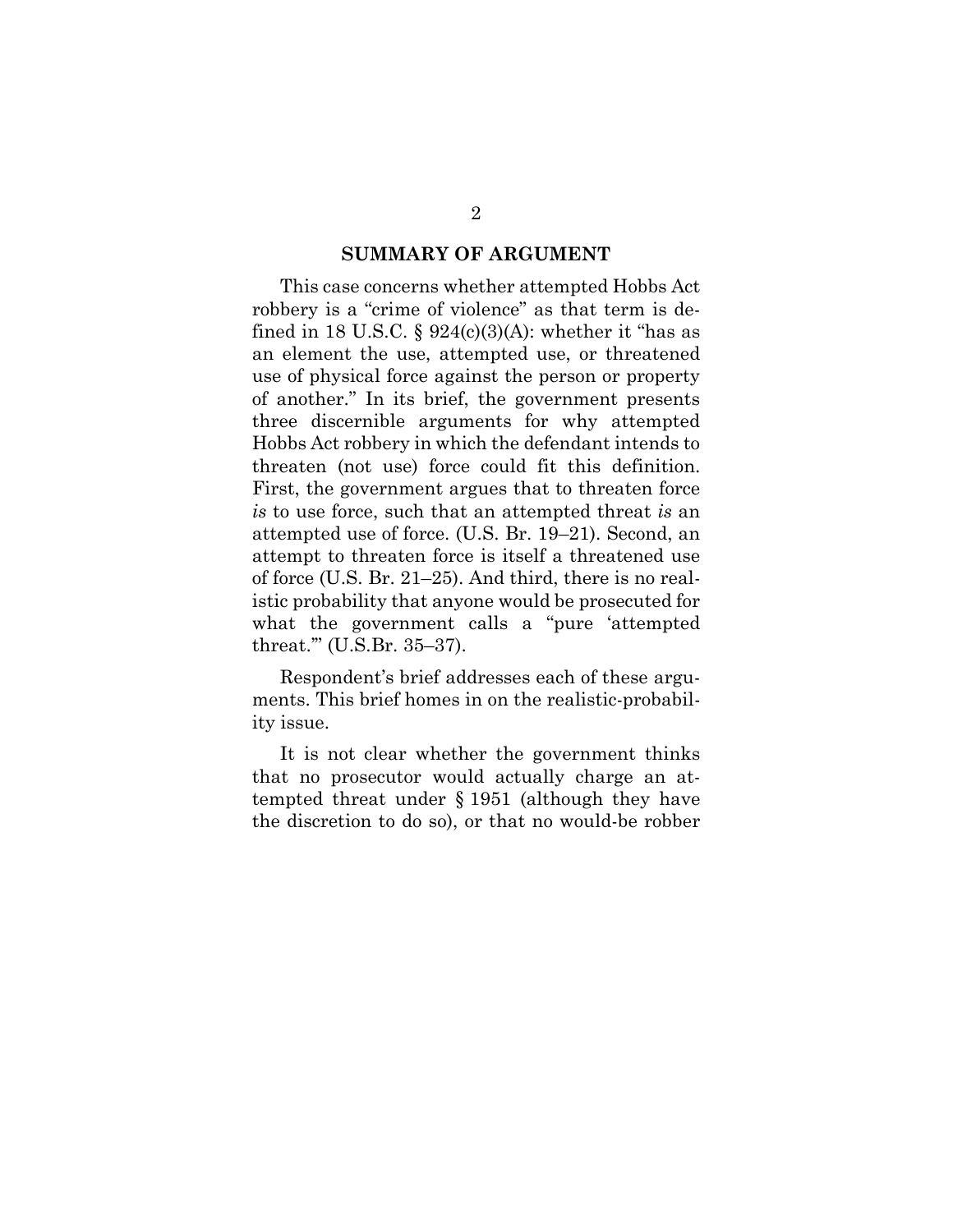would actually intend to threaten but not use force.<sup>[2](#page-11-0)</sup> Regardless, where a statute is overbroad on its face, it is not necessary to point to a specific prosecution to prove the statute could be applied as written. And even if this were necessary, the government *has*  prosecuted "pure attempted threat'" cases.

To be sure, we have identified only a small number of cases in which publicly available records indisputably show that the defendant did not intend to use force. But under the categorical approach, *every* case must be treated as if it were for the least serious conduct. And our collective experience reflects that "pure attempted threat" cases are not a figment of the legal imagination. Would-be robbers who intend to threaten (but not use) force are common, and this brief explains why evidence of this intent is unlikely to be memorialized in case records. Simply put, having the intent to threaten (but not use) force is not a defense but rather an admission to the crime of attempted robbery.

Finally, available data confirm that the picture the government attempts to paint of attempted robbery—even attempted armed robbery—as an invariably violent offense is not accurate.

This Court should affirm.

<span id="page-11-0"></span><sup>2</sup> We do not understand the government to be arguing that this Court should interpret 18 U.S.C. § 1951 to require the government to prove a would-be robber intended actually to use (and not merely threaten) force. Our membership would presumably welcome such an interpretation.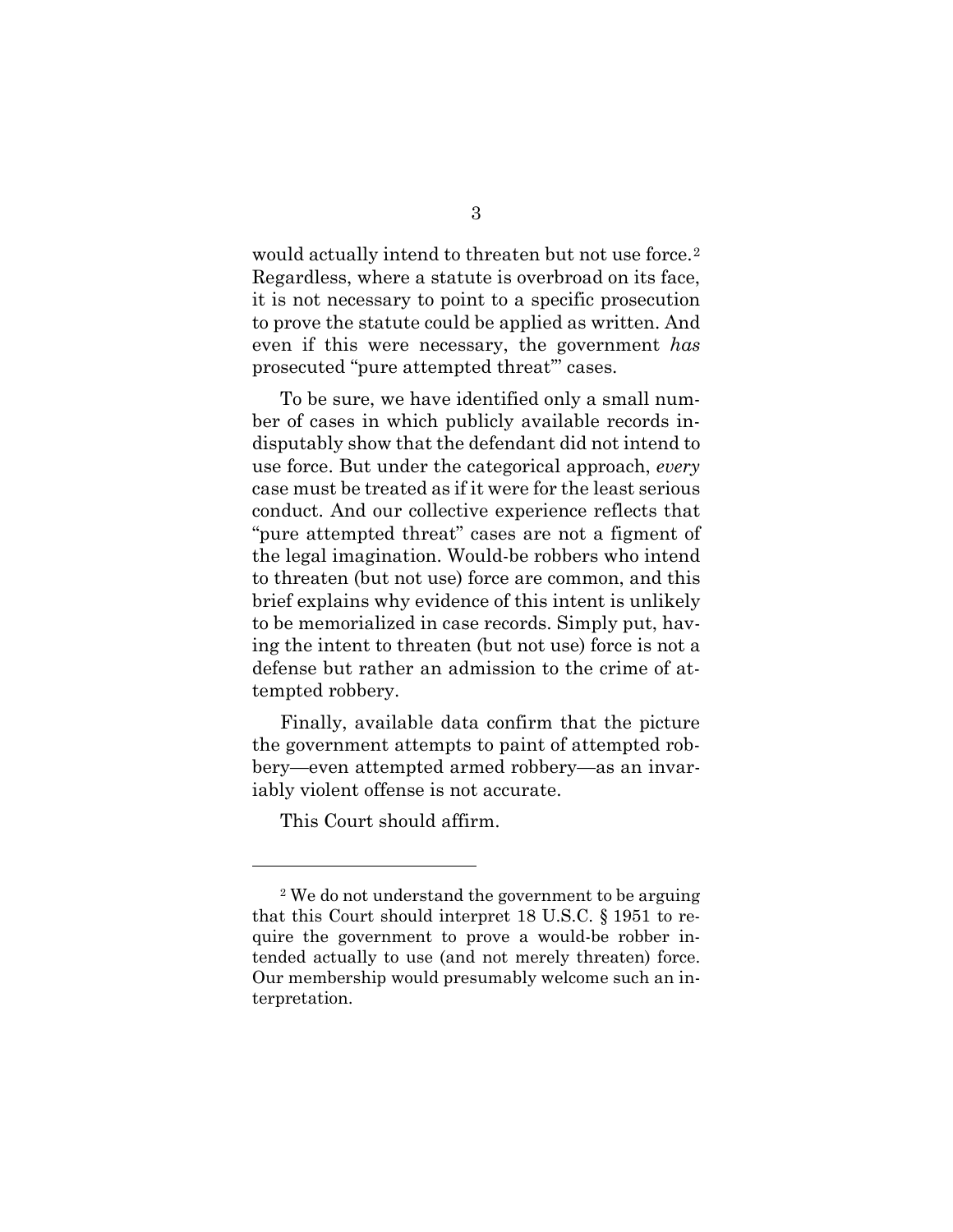#### <span id="page-12-2"></span>**ARGUMENT**

# **I. Attempted Hobbs Act robbery can be committed without the use, attempted use, or threatened use of physical force.**

A conviction for possessing or using a firearm in relation to a crime of violence, 18 U.S.C. § 924(c), depends upon a finding that the underlying crime is, as a matter of law, a "crime of violence." This finding relies on the categorical analysis—on an assessment of the elements of the statutory offense, not the facts of the defendant's commission of that offense. *United States v. Davis*, \_\_ U.S. \_\_, 139 S. Ct. 2319, 2327–36 (2019). The question is whether the offense "has as an element the use, attempted use, or threatened use of physical force against the person or property of another."  $\S 924(c)(3)(A)$ . That is, whether it "necessarily involves" the use, attempted use, or threatened use of physical force against the person or property of another. *Borden v. United States*, \_\_ U.S. \_\_, 141 S. Ct. 1817, 1822 (2021) (discussing the analysis as applied to the Armed Career Criminal Act).

<span id="page-12-3"></span><span id="page-12-1"></span><span id="page-12-0"></span>This analysis does not depend on—in fact it precludes—an assessment of some sort of "idealized 'ordinary case'" to understand the nature of the statutory offense. *Davis*, 139 S. Ct. at 2326. That's the analysis that was required by the residual clause, and it factored into this Court's determination that the residual clause was void for vagueness. *Id.* at 2326–27, 2336; *see also Johnson v. United States*, 576 U.S. 591, 600–04 (2015) (ACCA's residual clause). Under the elements clause, rather than imagining typical violations of a criminal statute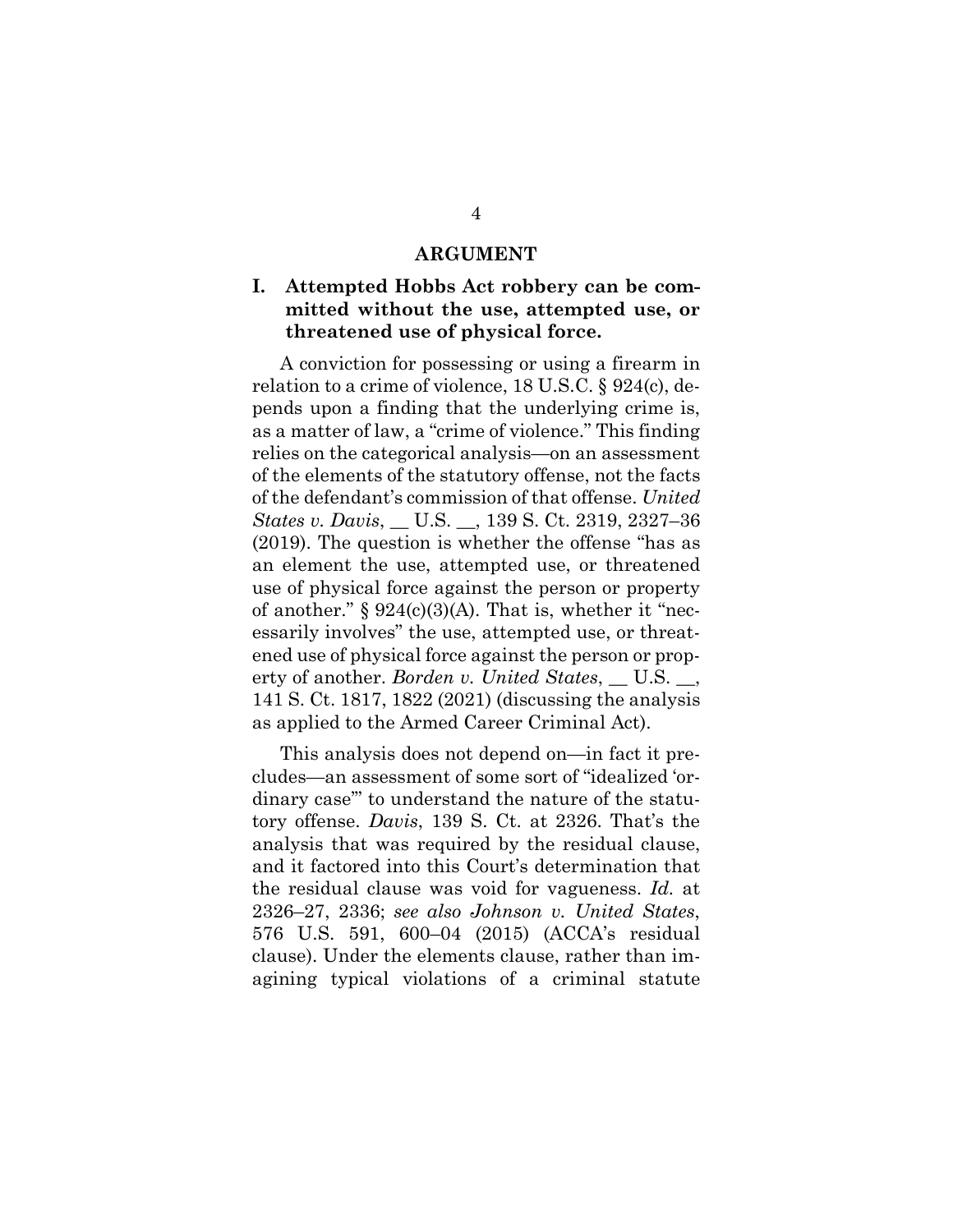<span id="page-13-0"></span>(much less "archetypical" violations, U.S. Br. 19), the Court assesses the "least serious" violation of the statute. *Borden*, 141 S. Ct. at 1832. If "even the least culpable … of the acts criminalized" does not fit within the elements clause, the offense is not a § 924(c) predicate. *Id.* at 1822; *see also Moncrieffe v. Holder*, 569 U.S. 184, 190–191 (2013) ("Because we examine what the state conviction necessarily involved, not the facts underlying the case, we must presume that the conviction rested upon nothing more than the least of the acts criminalized[.]").

This case is about attempted Hobbs Act robbery. The completed offense is an

> <span id="page-13-1"></span>unlawful taking or obtaining of personal property from the person or in the presence of another, against his will, by means of actual or threatened force, or violence, or fear of injury, immediate or future, to his person or property, or property in his custody or possession, or the person or property of a relative or member of his family or of anyone in his company at the time of the taking or obtaining.

<span id="page-13-2"></span>18 U.S.C. § 1951(b)(1). As between actual force, threatened force, violence, and fear of injury, the "least serious conduct" covered by § 1951 is threatened force/fear of injury.[3](#page-13-3) Words or conduct can

<span id="page-13-3"></span><sup>3</sup> This brief uses "attempted threats" as shorthand for conduct that might be described as an "attempted threat" or "attempted fear of injury."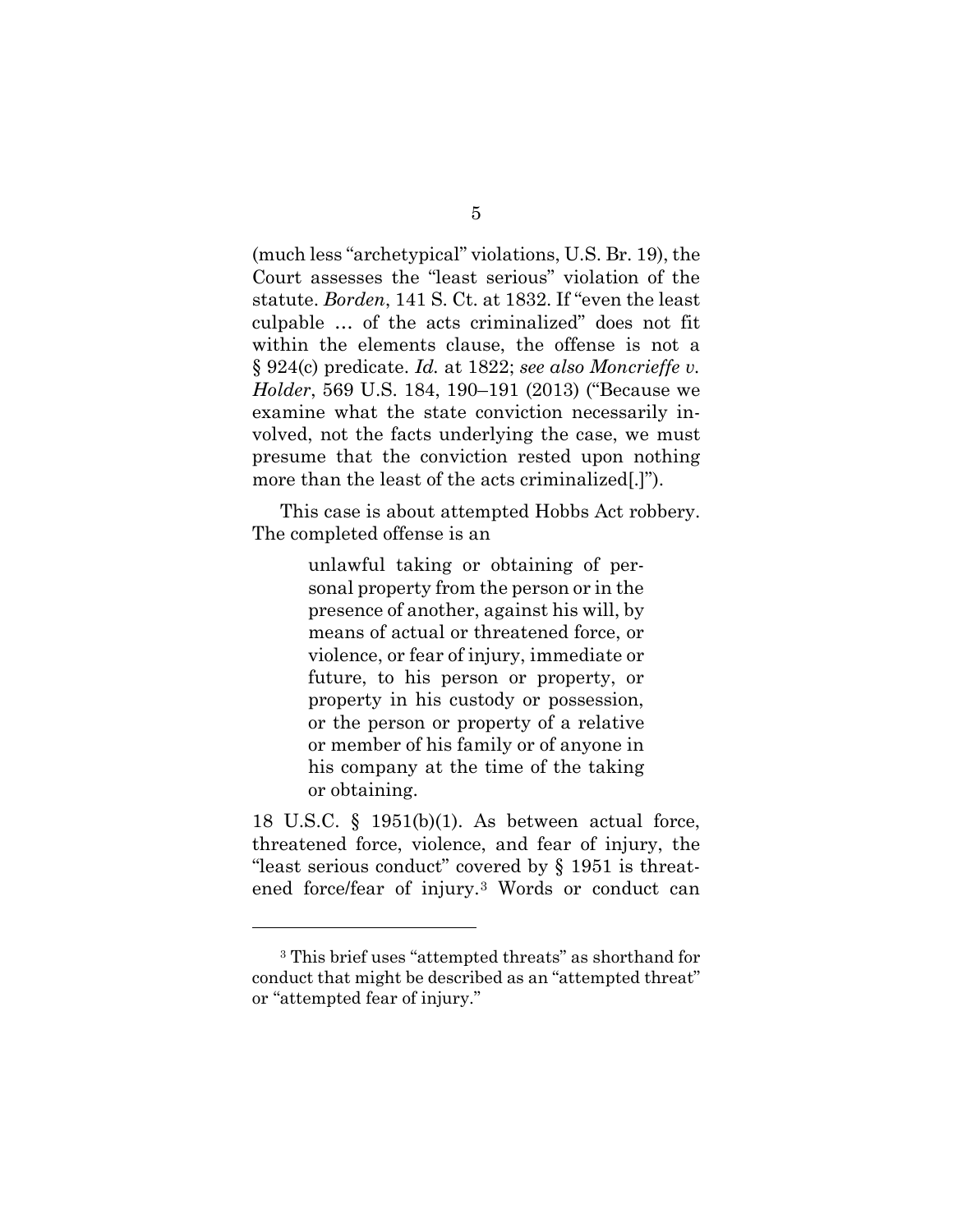<span id="page-14-6"></span><span id="page-14-1"></span>amount to "threatened force" without any use, or intent to use, actual force; an "empty threat, or intimidating bluff" is sufficient. *Cf. Holloway v. United States*, 526 U.S. 1, 11 (1999) (discussing the "intimidation" element of 18 U.S.C. § 2119). *See also id.* at 11 n.13 ("courts have held that a threat to harm does not in itself constitute intent to harm or kill"); *Virginia v. Black*, 538 U.S. 343, 359–60 (2003) ("The speaker need not actually intend to carry out the threat" for it to be a "true threat").

<span id="page-14-5"></span><span id="page-14-4"></span><span id="page-14-3"></span><span id="page-14-2"></span><span id="page-14-0"></span>To be convicted of *attempted* Hobbs Act robbery, the defendant must have the intent to commit Hobbs Act robbery and also take a "substantial step" toward completing that offense. *See Braxton v. United States*, 500 U.S. 344, 349 (1991). A step is "substantial" if it shows the defendant would have carried out the crime if not interrupted. *United States v. Soto-Barraza*, 947 F.3d 1111, 1120–21 (9th Cir. 2020); *United States v. Del Carmen Ramirez*, 823 F.2d 1, 2 (1st Cir. 1987); *United States v. Gonzalez*, 441 F. App'x 31, 36 (2d Cir. 2011). But, as the government recognizes, the substantial step need not be violent or threatening in itself. (U.S. Br. 22); *see also Soto-Barraza*, 947 F.3d at 1121 (equipped selves with weapons and traveled to area where they expected to find intended victims); *Del Carmen Ramirez*, 823 F.2d at 2 (cased bank, stole car, arrived armed at bank shortly before truck was to arrive); *Gonzalez*, 441 F. App'x at 36 (expressed intent to rob store, possessed tools, went to the scene).

Putting this together, the "least serious conduct" covered by the elements of attempted Hobbs Act robbery is: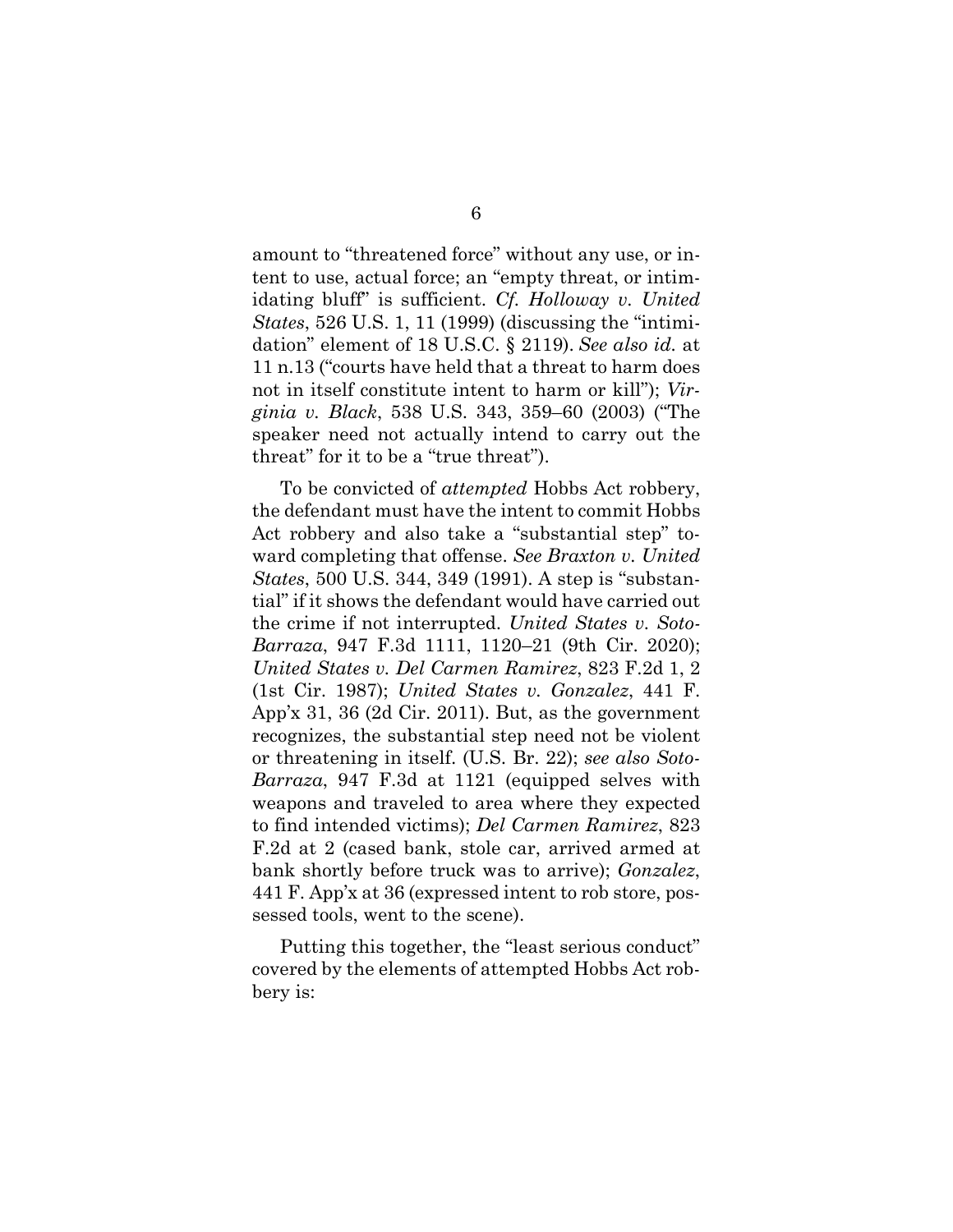- taking a nonviolent substantial step
- with the intent to commit robbery (that meets the Hobbs Act's jurisdictional element) "by means of … threatened force" or "fear of injury," rather than by use of force or violence.

This *attempt to threaten force* does not fit within the text of § 924(c)'s elements clause. It is not the "use" of force. It is not a "threatened use" of force. And it is not an "attempted use" of force. In this "least serious" commission of attempted Hobbs Act robbery, the intent is to "threaten[] force"—not use force—in order to obtain property from a person, against his will.  $§ 1951(b)(1)$ .

### <span id="page-15-1"></span>**II. The government's focus on typical robbery cases gets the analysis all wrong.**

The government cites numerous attempted Hobbs Act robbery cases that involved violence in an effort to show that the offense is a quintessentially violent crime, but this gets the elements-clause analysis precisely backwards. It would have made for a reasonable residual-clause argument pre-*Johnson* and *Davis*. But with the elements clause, the Court looks not to a "typical" case of attempted Hobbs Act robbery but to the "least serious" violation of the Hobbs Act statute. *Borden*, 141 S. Ct. at 1832.

<span id="page-15-0"></span>So the question is not whether the cases that the government has found on Westlaw "involve at least 'threatened use' of force." (U.S. Br. 22; *see also, e.g.*, *id.* at 30 (describing a particular attempted Hobbs Act robbery case that involved an intent to use actual force as "plainly involv[ing] 'attempted use' or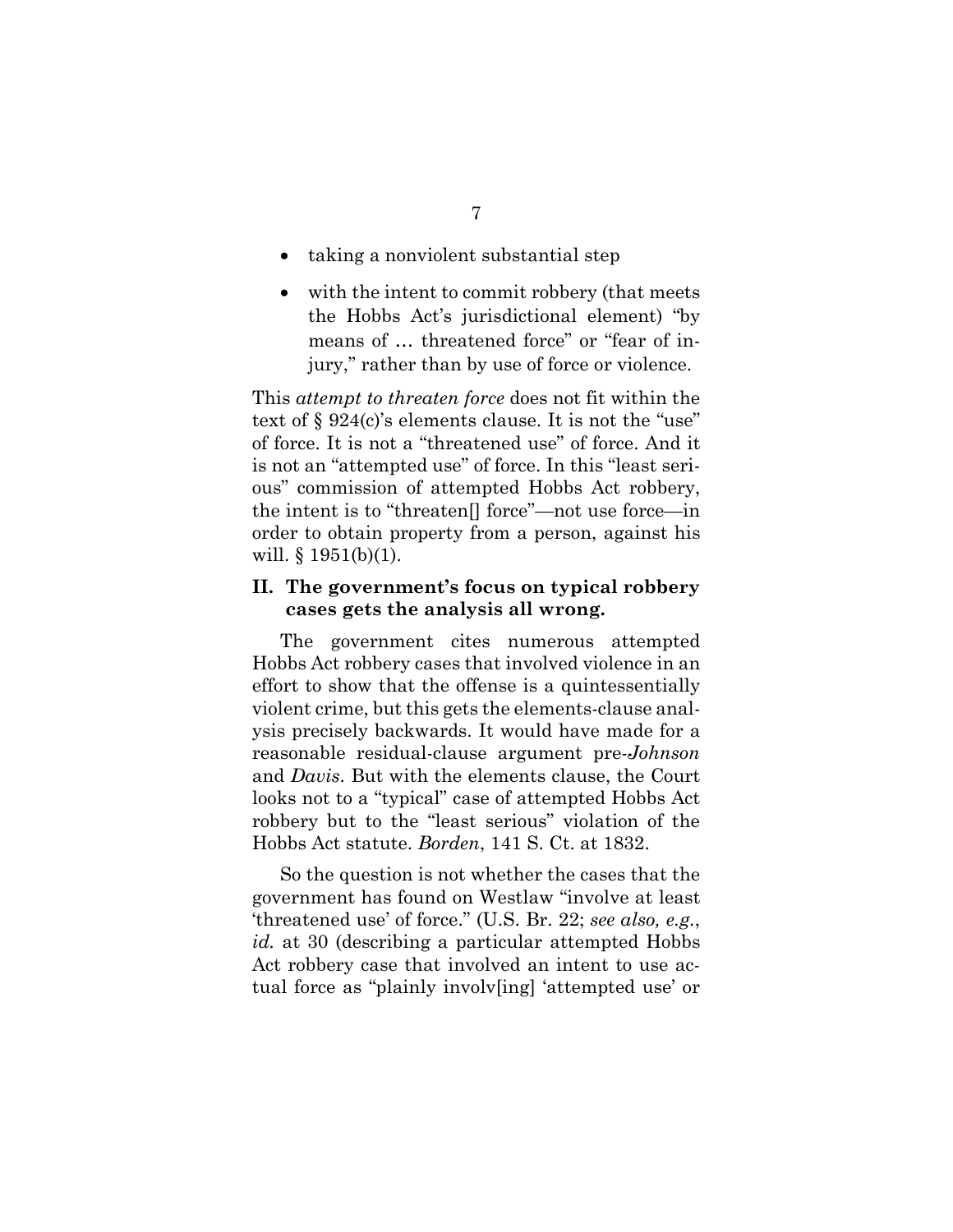'threatened use' of force")). The question is whether the statutory offense "*necessarily* involves" the use, attempted use, or threatened use of force. *See Borden*, 141 S. Ct. at 1822 (emphasis added).

### <span id="page-16-0"></span>**A. That many attempted Hobbs Act robberies involve force is irrelevant.**

<span id="page-16-4"></span>The government's claim that many—or even most—attempted Hobbs Act robbery cases involve the use, attempted use, or threatened use of physical force is irrelevant to the categorical approach.  $\S 924(c)(3)(A)$ . It may be that most Florida felony assaults involve violent force (rather than offensive touching). Nevertheless, the offense does not come within ACCA's elements clause. *Johnson v. United States*, 559 U.S. 133 (2010). Just the same, perhaps:

- <span id="page-16-1"></span>• most Tennessee aggravated assaults are committed intentionally, rather than recklessly, *but see Borden v. United States*, 141 S. Ct. 1817 (2021);
- <span id="page-16-2"></span>• most Iowa burglaries involve buildings, not boats, *but see Mathis v. United States*, \_\_ U.S. \_\_, 136 S. Ct. 2243 (2016);
- <span id="page-16-3"></span>• most Georgia marijuana cases involve ordinary sales, rather than distribution of a small quantity without remuneration, *but see Moncrieffe v. Holder*, 569 U.S. 184 (2013).

This is all beside the point. Or no—it is *contrary to* the point, because a court must err on the side of exclusion by examining the "least serious" conduct covered by statutory elements.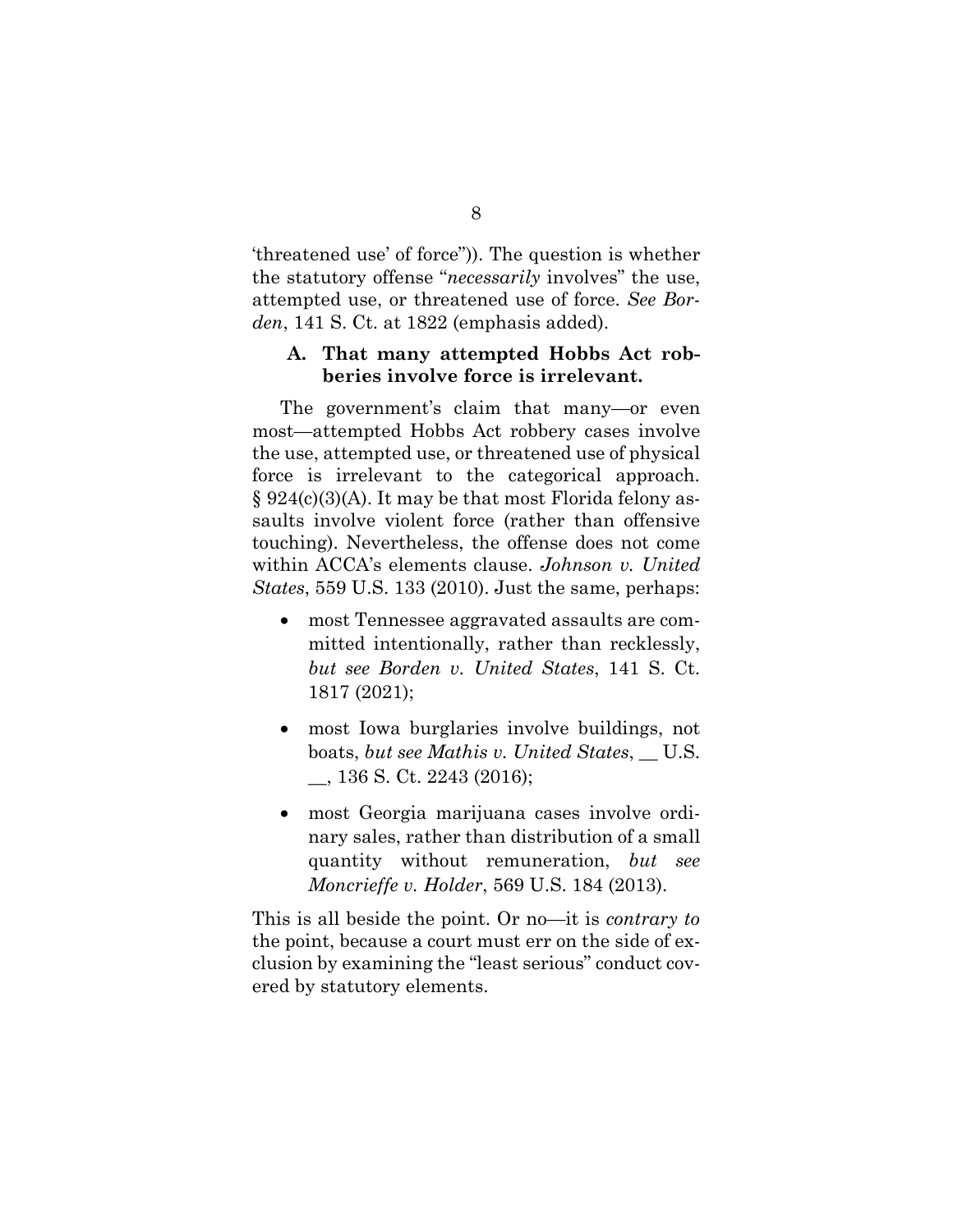# **B. The categorical approach does not require an "actual litigated case" to show that the Hobbs Act statute means what it says.**

Perhaps recognizing that this is how the analysis works, the government suggests that an "attempted threat" Hobbs Act robbery is a unicorn—that it does not exist at all. Related to this, the government argues that the Fourth Circuit erred because it "failed to identify any actual litigated case" that the government thinks qualifies as a "pure 'attempted threat'" case. (U.S. Br. 13, 35). In fact, as discussed below, there are examples of such cases.

Even if we could find *no* cases, though, that would not mean that the government prevails. The elements clause is concerned with a legal question: whether a statutory offense "has as an element" the use, attempted use, or threatened use of force. Not only is the elements clause not concerned with the facts of the *defendant's* case; it also is not concerned with the facts of *other* cases.

And on the legal question presented here, the government nowhere claims that the "elements" of attempted Hobbs Act robbery do not encompass conduct that it calls a "pure attempted threat." Indeed, the government could ask this Court—in this case to clarify that § 1951 does not cover such conduct, and save itself a lot of page-space. The government does not make this argument, though, and cannot, because the text of § 1951 plainly criminalizes attempted robbery by threatened force, even where the defendant does not intend to use force.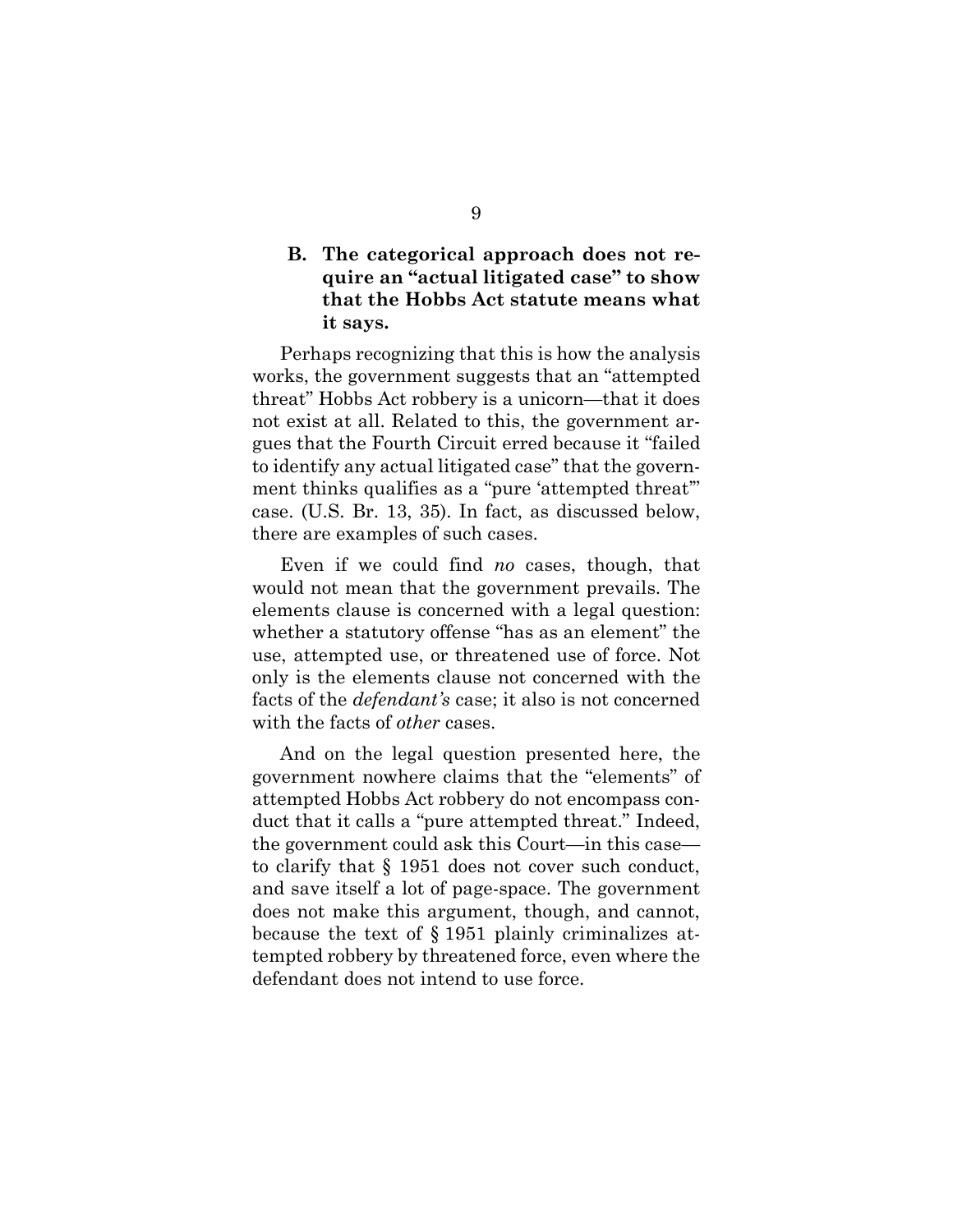## <span id="page-18-1"></span><span id="page-18-0"></span>*1. There is no need for "legal imagination" to understand that attempted Hobbs Act robbery encompasses attempted threats.*

It is true, of course, that the categorical analysis "is not an invitation to apply 'legal imagination'" to a statutory offense. *Moncrieffe*, 569 U.S. at 191. This unobjectionable principle comes from *Gonzales v. Duenas-Alvarez*, 549 U.S. 183, 190–94 (2007). In *Duenas-Alvarez*, the petitioner argued that because California caselaw holds that an aider and abettor is criminally responsible not only for his intended crime but also any crime that "'naturally and probably' results from his intended crime," perhaps it could be interpreted so broadly that "an individual who wrongly bought liquor for an underage drinker" would be held responsible for that "young drinker's later (unforeseen) reckless driving." But California law did not actually support this interpretation. *Id.* at 191–93. And this Court explained that showing that a state statute is overbroad (for categoricalanalysis purposes) "requires more than the application of legal imagination." It requires a "realistic probability, not a theoretical possibility," that the state would interpret the statute to reach conduct that falls outside the federal category, with reference to at least one case applying the statute in the overbroad way. *Id.* at 193.

Neither *Duenas-Alvarez* nor *Moncrieffe* suggests that where a statute is overbroad on its face, the defendant must scour legal databases for confirmation that the statute means what it says. As nearly every circuit court has held, where a statute is overbroad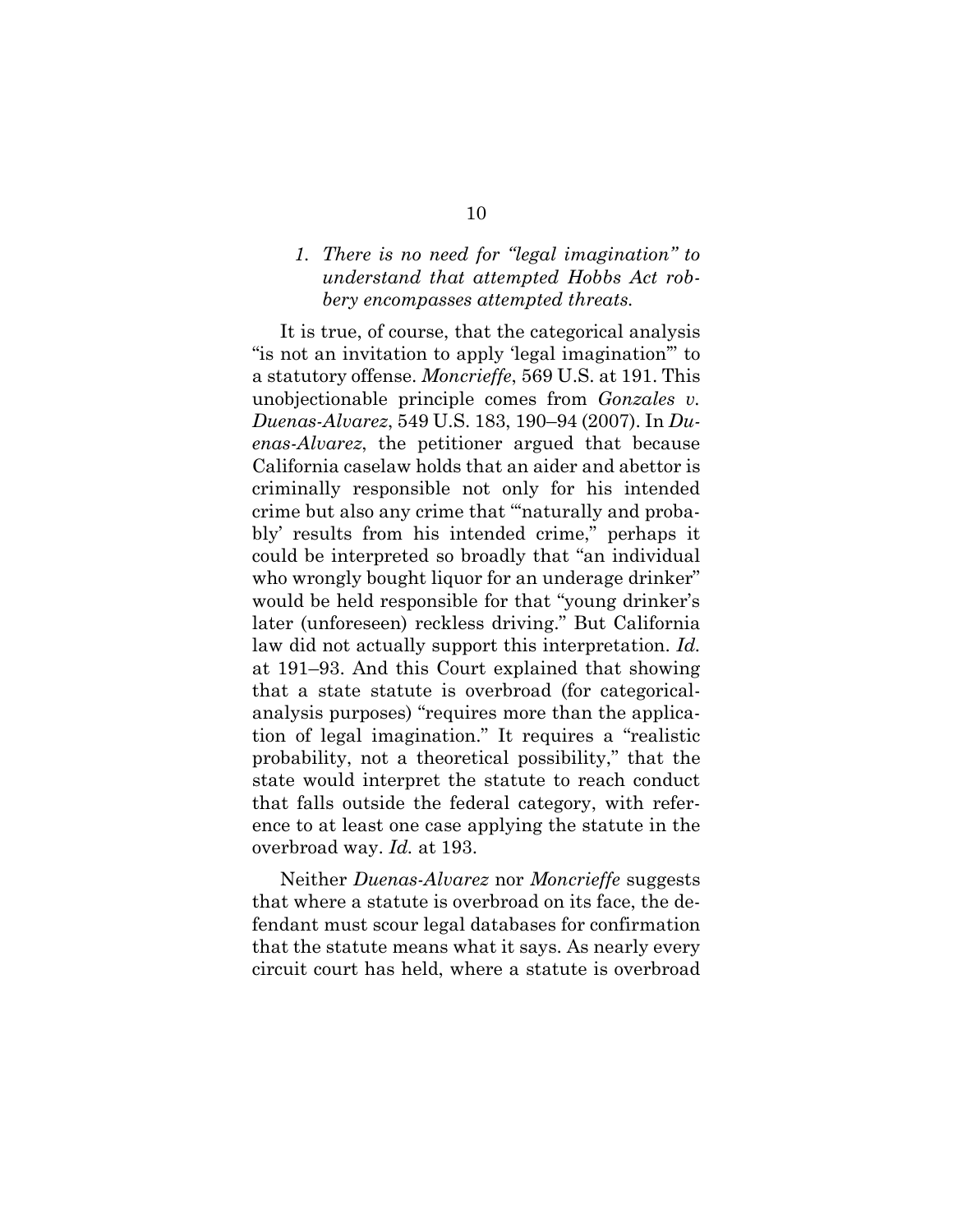on its face, citation to a factually overbroad application of that statute is unnecessary because "the statutory language itself, rather than the application of legal imagination to that language, creates the realistic probability that a state would apply the statute to conduct beyond the generic definition." *Ramos v. U.S. Att. Gen.*, 709 F.3d 1066, 1071–72 (11th Cir. 2013).[4](#page-19-4)

<span id="page-19-4"></span><span id="page-19-3"></span><span id="page-19-2"></span><span id="page-19-1"></span><span id="page-19-0"></span><sup>4</sup> *See also, e.g.*, *Swaby v. Yates*, 847 F.3d 62, 66 (1st Cir. 2017) ("Nothing in *Duenas–Alvarez* … indicates that this state law crime may be treated as if it is narrower than it plainly is."); *Hylton v. Sessions*, 897 F.3d 57, 63 (2d Cir. 2018) ("The realistic probability test is obviated by the wording of the state statute, which on its face extends to conduct beyond the definition of the corresponding federal offense."); *Cabeda v. Att'y Gen. of United States*, 971 F.3d 165, 176 (3d Cir. 2020) (where "the textual breadth of a statute is more expansive than the federal generic crime … a petitioner need not show that there is a realistic chance that the statute will actually be applied in an overly broad manner"); *United States v. Aparicio-Soria*, 740 F.3d 152, 158 (4th Cir. 2014) (en banc) ("We do not need to hypothesize about whether there is a 'realistic probability' that Maryland prosecutors will charge defendants engaged in non-violent offensive physical contact with resisting arrest; we know that they can because the state's highest court has said so."); *United States v. Camp*, 903 F.3d 594, 602 (6th Cir. 2018) (citing an unpublished opinion for the proposition that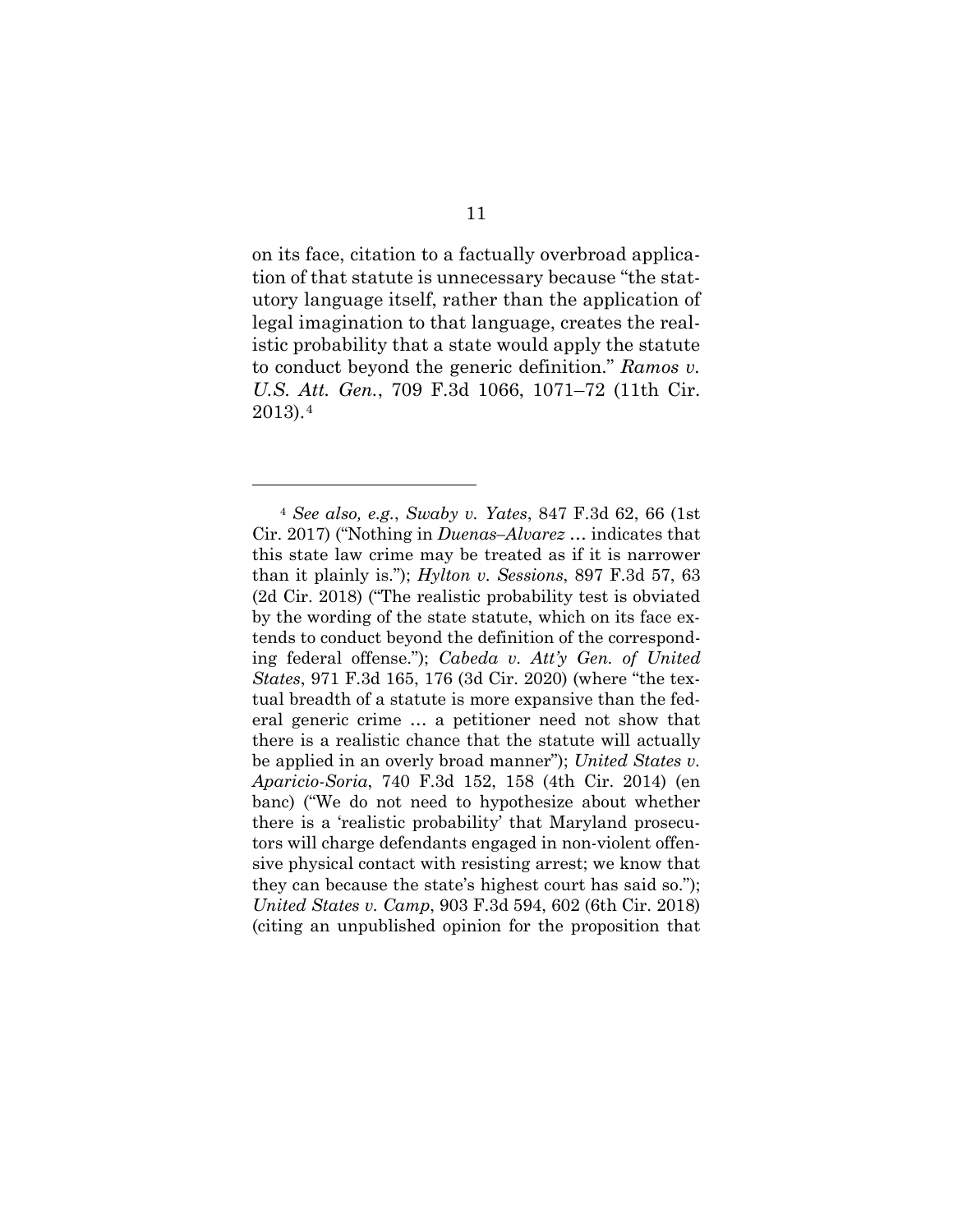Even in *Moncrieffe*, the Court did not investigate whether Georgia had ever actually prosecuted a marijuana-trafficking offense involving the distribution of a small amount of marijuana without remuneration. It merely assured itself that the statute would apply to that conduct, and thus was broader than the

<span id="page-20-4"></span><span id="page-20-3"></span><span id="page-20-2"></span><span id="page-20-1"></span><span id="page-20-0"></span><sup>&</sup>quot;where the meaning of the statute is 'plain,' the defendant need not provide a case to demonstrate a realistic probability that the statute is broader than the generic offense"); *Gonzalez v. Wilkinson*, 990 F.3d 654, 660 (8th Cir. 2021) ("The government's interpretation invites us to conclude that 'realistic probability' means that petitioners must prove through specific convictions that unambiguous laws really mean what they say. Not only is this proposal contrary to our understanding of *Duenas-Alvarez* and *Moncrieffe*, but it is also at odds with the categorical approach itself, which asks us to focus on the language of the statutory offense, 'not the facts underlying the case.'"); *Chavez-Solis v. Lynch*, 803 F.3d 1004, 1010 (9th Cir. 2015) ("[W]hen a state statute's greater breadth is evident from its text, a petitioner need not point to an actual case applying the statute of conviction in a nongeneric manner.") (internal quotation marks and citation omitted); *United States v. Titties*, 852 F.3d 1257, 1274 (10th Cir. 2017) ("This is not a case where we need to imagine hypothetical non-violent facts to take a statute outside the ACCA's ambit. ... The Government gives no persuasive reason why we should ignore [the statute's] plain language to pretend the statute is narrower than it is."). Only the Fifth Circuit has gone the other way. *United States v. Castillo-Rivera*, 853 F.3d 218, 222–24 (5th Cir. 2017) (en banc). And *Castillo-Rivera* remains controversial even in that circuit. *Alexis v. Barr*, 960 F.3d 722, 731– 34 (5th Cir. 2020) (Graves, J., concurring); *id.* at 735–36 (Dennis, J., dissenting).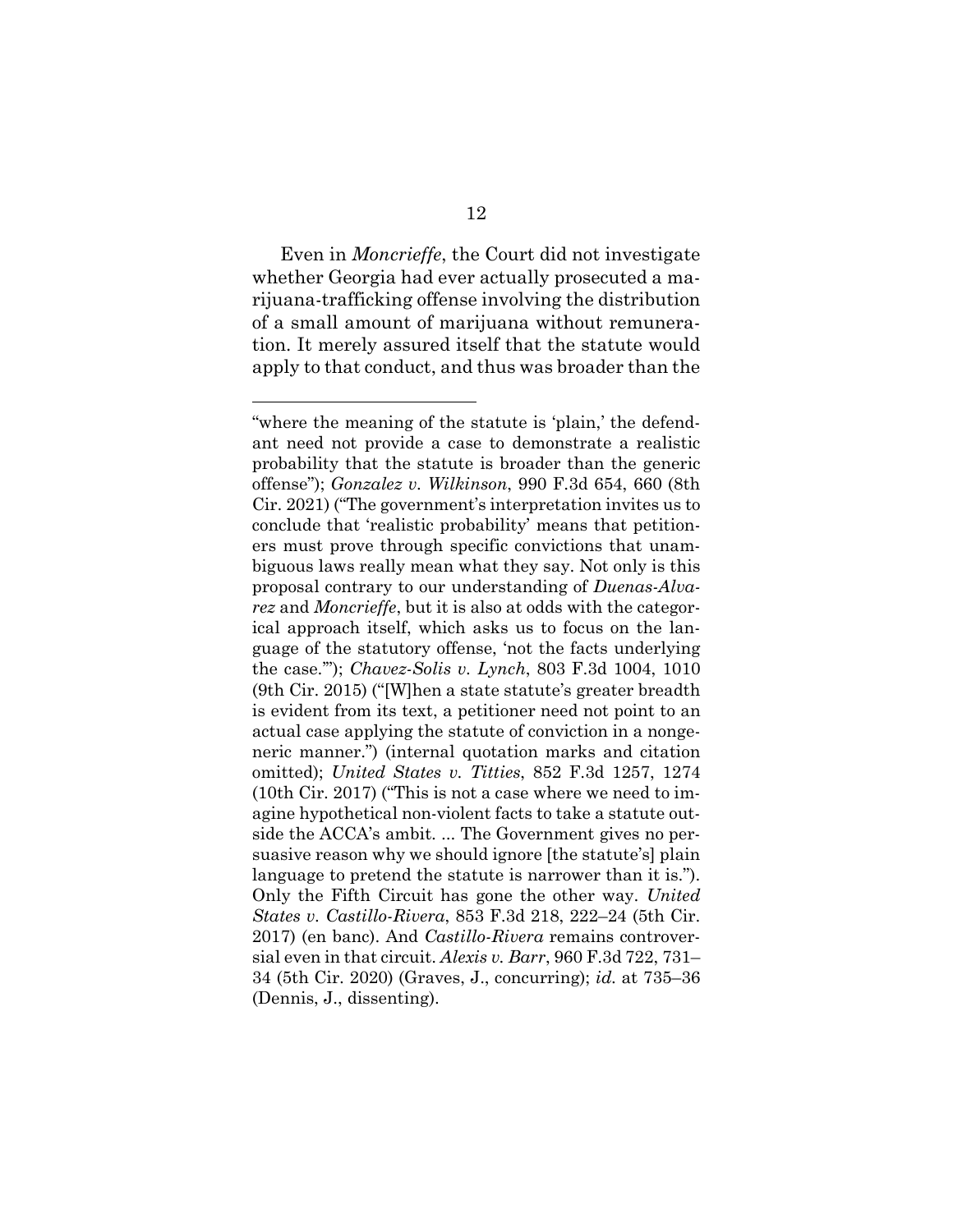<span id="page-21-5"></span><span id="page-21-4"></span><span id="page-21-3"></span>generic offense. *Moncrieffe*, 569 U.S. at 194 (describing state law with citation to *Taylor v. State*, 581 S.E.2d 386, 388 (Ga. Ct. App. 2003) (small quantity, but packaged for sale), and *Hadden v. State*, 353 S.E.2d 532, 533–34 (Ga. Ct. App. 1987) (no remuneration, but large quantity)).

<span id="page-21-2"></span>What's more, *Duenas-Alverez*'s discussion of "probability" arose in the context of assessing a *state* offense, where in the absence of definitive state precedent, federal courts must attempt to discern how a state supreme court would answer a legal question if presented with it. *See Mathis v. United States*, 136 S. Ct. 2243, 2256–57 (2016) (describing places that federal courts might find evidence of how state courts would assess divisibility). This case, in contrast, involves *federal* law, and it is currently in the United States Supreme Court—the "final arbiter of federal law." *Danforth v. Minnesota*, 552 U.S. 264, 291–92 (2008) (Roberts, J., dissenting); *see also Marbury v. Madison,* 5 U.S. 137, 177 (1803). So there is no need to resort to probabilities: this Court can simply say what § 1951 does, or does not, encompass.

<span id="page-21-1"></span><span id="page-21-0"></span>Again, the government refrains from arguing that attempted Hobbs Act robbery does not encompass attempted threats. Presumably, it would not wish to make this argument: winning that argument would make it harder for federal prosecutors to prove attempted Hobbs Act robbery, and invite attacks on attempted Hobbs Act robbery convictions doubtless far more than the number of collateral attacks that a defense win in this case would engender. The National Association of Federal Defenders would likely support such an interpretation, but we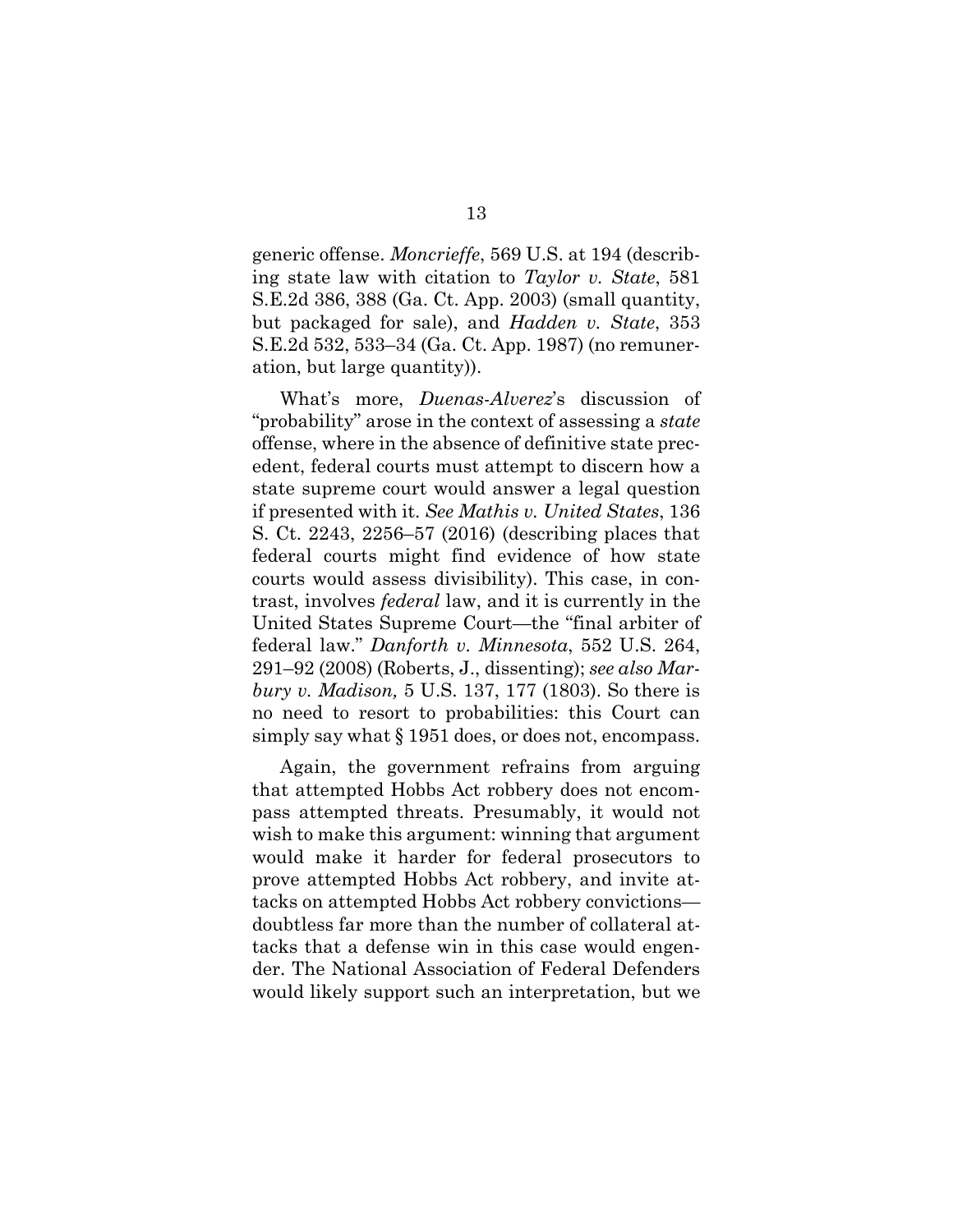accept that it is not compatible with the plain language of § 1951. Under that statute, attempted Hobbs Act robbery can be committed by attempted threats—even "pure" attempted threats.

*2. The government's idea that the categorical approach turns on prosecutorial choices is unworkable.* 

The government dismisses the disconnect between attempted threats and the text of  $\S 924(c)$ 's elements clause based on the idea that it is "legal imagination" to think that federal prosecutors would actually charge "attempted threat" cases. The next section of this brief identifies such cases. But before getting to that, it must be said that the government's notion that an overbroad statute cannot be treated as overbroad unless a defendant identifies cases where prosecutors used the authority that the statute grants them is unworkable.

First, one can never say with confidence that a particular means of violating a criminal statute has *never* been prosecuted. The normal way of finding cases, through legal databases containing most (although not all) appellate opinions and a selection of district court opinions on disputed issues, cannot uncover the universe of criminal cases. During the 12 month period ending March 31, 2019 (a period not impacted by the pandemic), federal district courts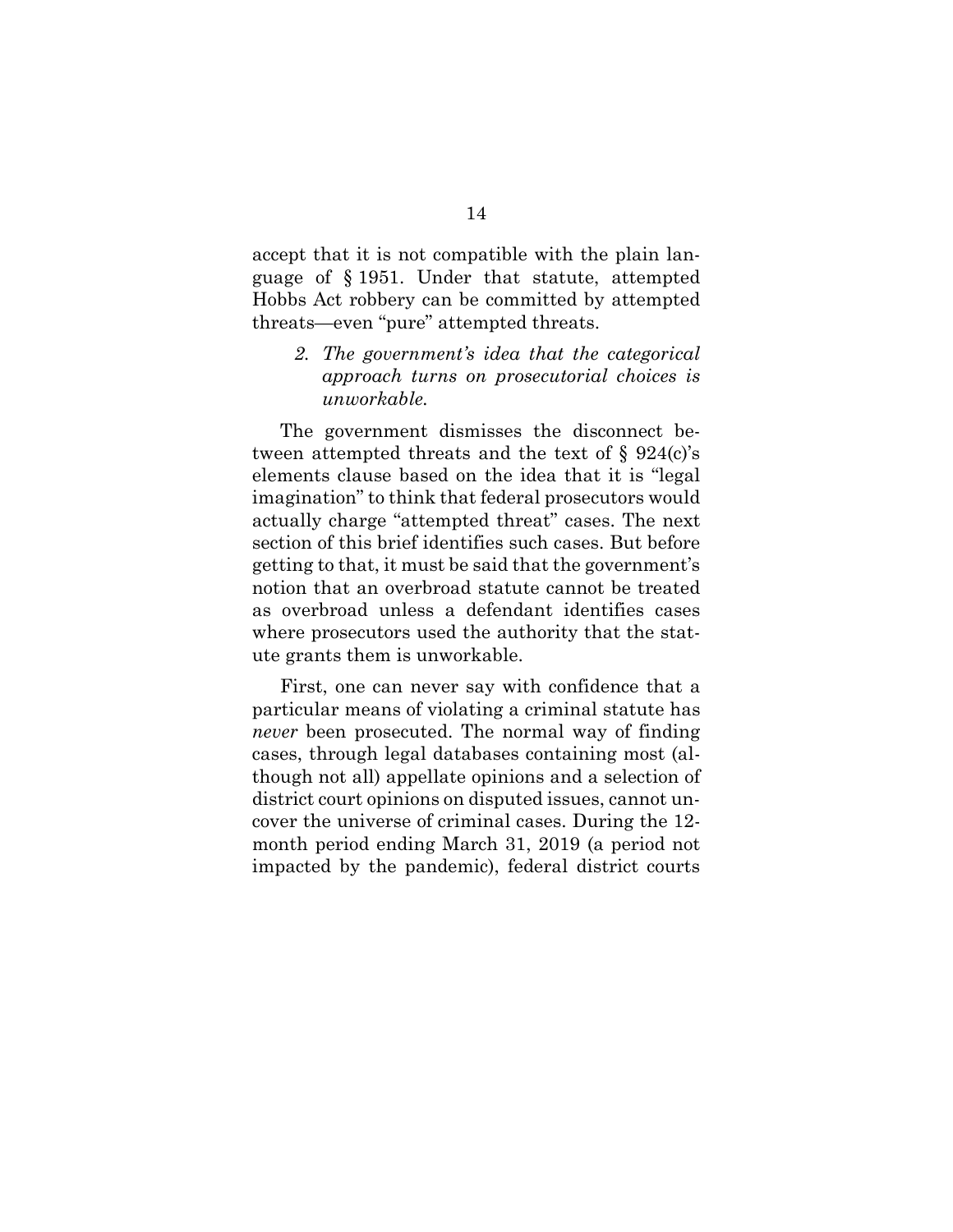terminated the cases of 82,298 criminal defendants.<sup>[5](#page-23-2)</sup> During that same period, appeals were commenced by just 9,697 criminal defendants—less than twelve percent.[6](#page-23-3) And even within this small subset of criminal cases, one would not expect the parties or the court to highlight facts (or factual ambiguities or disputes) that lack any potential legal relevance. Indeed, the more obvious a legal proposition is (as here, where the plain language of the statute decides it), the less likely it is to get teased out at either the district or the appellate level.

Further, beyond the impossibility of knowing that there has never been a prosecution for conduct that comes within the terms of a statute, even if this were knowable, it could change tomorrow. The many thousands of Assistant United States Attorneys operating in this nation's 94 federal districts cannot be expected to refrain from prosecuting conduct under a statute authorizing such prosecution—forever. Indeed, federal prosecutors often test the limits of their

<span id="page-23-2"></span><span id="page-23-0"></span><sup>5</sup> Administrative Office of the United States Courts, Federal Judicial Caseload Statistics, U.S. District Courts—Criminal Federal Judicial Caseload Statistics (March 31, 2019) (Table D), *available at* [https://www.uscourts.gov/statistics/table/d/federal-judi](https://www.uscourts.gov/statistics/table/d/federal-judicial-caseload-statistics/2019/03/31)[cial-caseload-statistics/2019/03/31.](https://www.uscourts.gov/statistics/table/d/federal-judicial-caseload-statistics/2019/03/31)

<span id="page-23-3"></span><span id="page-23-1"></span><sup>6</sup> Administrative Office of the United States Courts, Federal Judicial Caseload Statistics, U. S. Courts of Appeals—Cases Filed, Terminated, and Pending, by Nature of Proceeding (March 31, 2019) (Table B-1), *available at* [https://www.uscourts.gov/statistics/table/b-1/federal-ju](https://www.uscourts.gov/statistics/table/b-1/federal-judicial-caseload-statistics/2019/03/31)[dicial-caseload-statistics/2019/03/31.](https://www.uscourts.gov/statistics/table/b-1/federal-judicial-caseload-statistics/2019/03/31)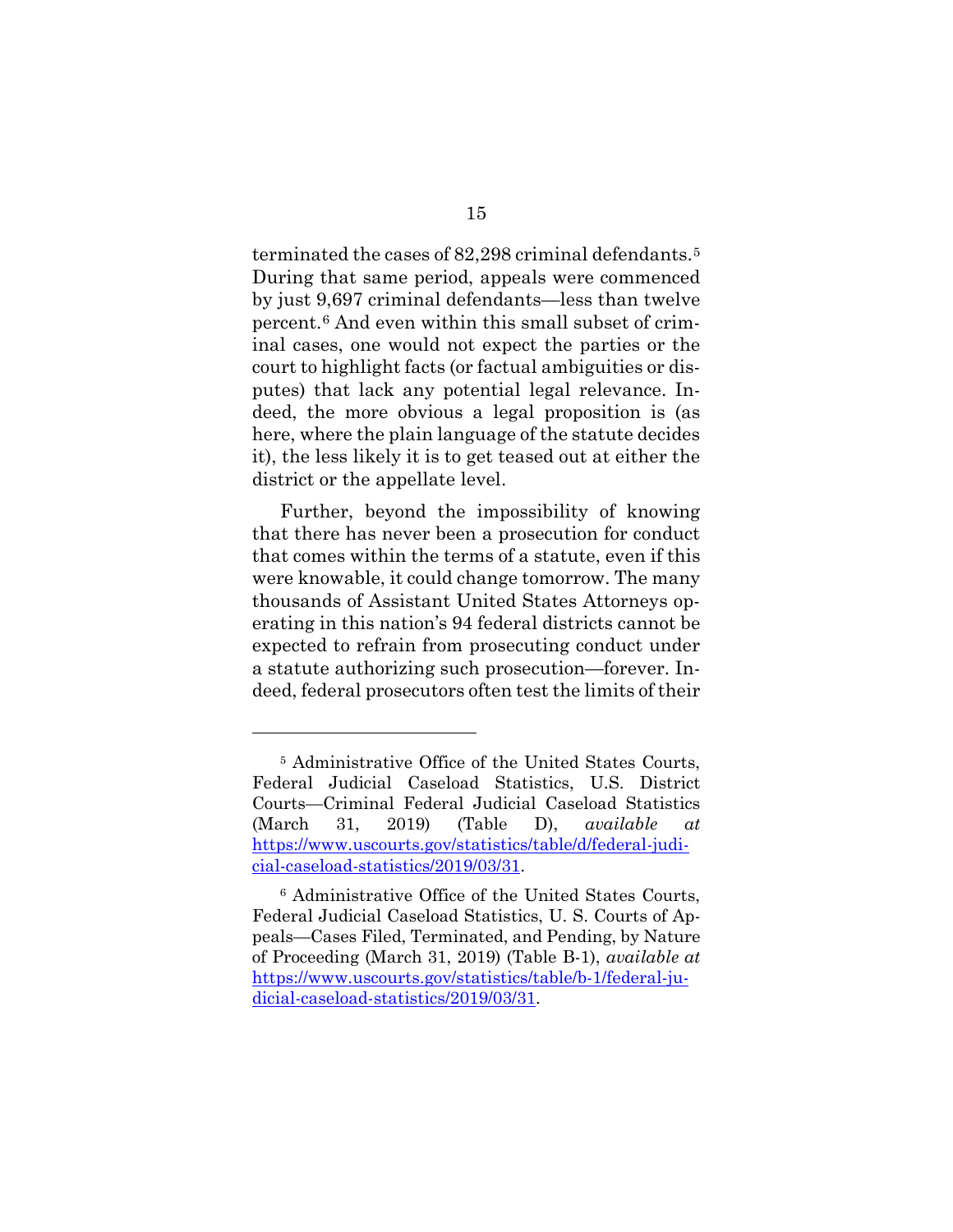<span id="page-24-1"></span><span id="page-24-0"></span>statutory authority—sometimes they even go too far. *See, e.g.*, *Van Buren v. United States*, \_\_ U.S. \_\_, 141 S. Ct. 1648 (2021) (reversing Computer Fraud and Abuse Act conviction based on misusing workplace computer); *Yates v. United States*, 574 U.S. 528 (2015) (reversing Sarbanes-Oxley conviction based on throwing fish overboard). So even if we could be certain that federal prosecutors had never even once charged a defendant with attempted Hobbs Act robbery where the defendant had intended only to threaten force and taken a substantial step that was itself nonviolent and nonthreatening, that would say nothing about what will get prosecuted in the future. The categorical analysis is complicated enough without having to revisit the same offenses year after year, to account for new data.

In sum, it is for good reason that circuit courts have held that *Duenas-Alvarez*'s realistic-probability test is not concerned with facts related to "'enforcement practices'" or with "how often prohibited conduct is prosecuted." *Gonzalez v. Wilkinson*, 990 F.3d 654, 660 (8th Cir. 2021) (quoting *Swaby*, 847 F.3d at 66). This endeavor would be "at odds with the categorical approach itself, which asks us to focus on the language of the statutory offense, 'not the facts underlying the case.'" *Id.* at 661 (quoting *Moncrieffe*, 569 U.S. at 190).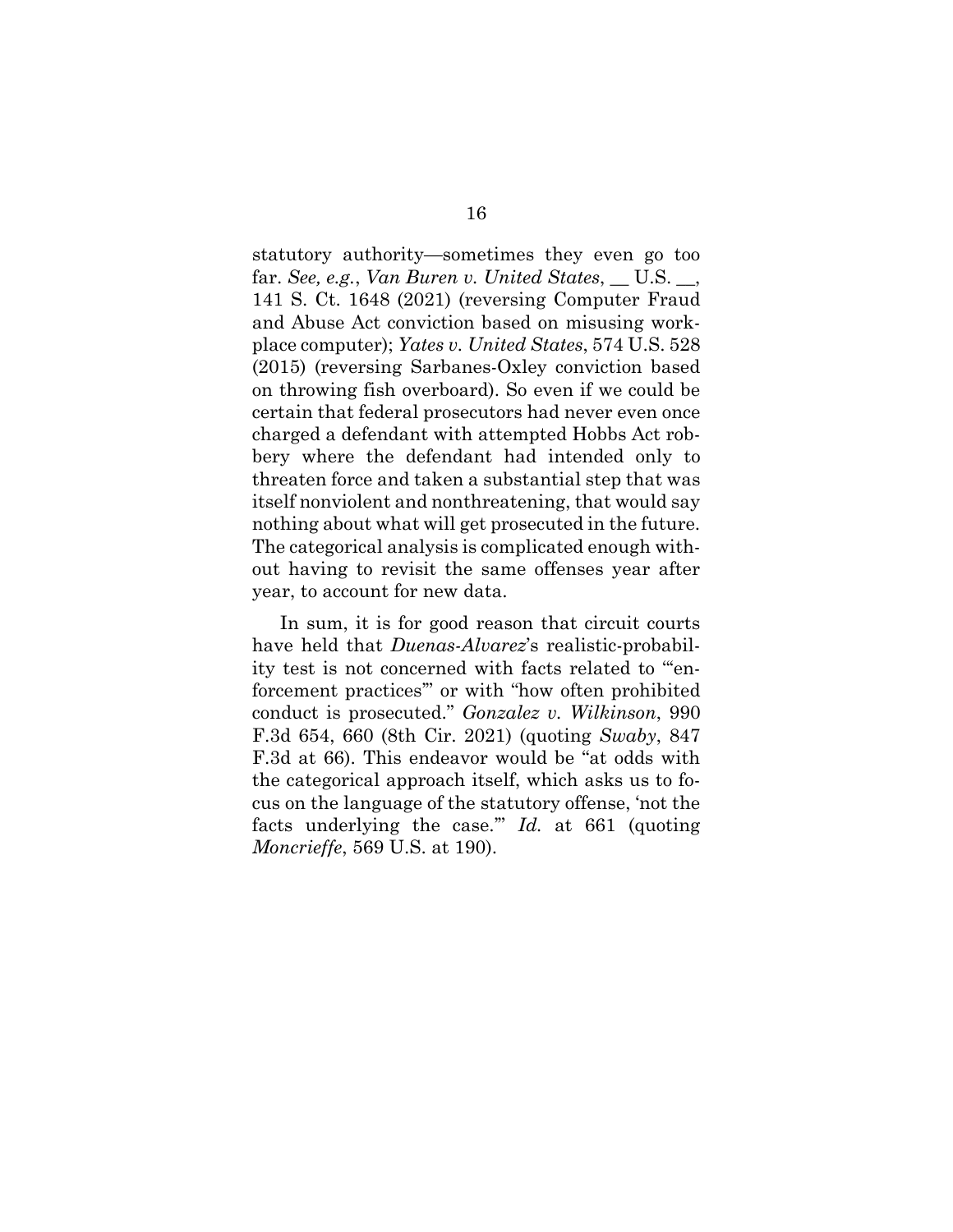# **III. Attempted Hobbs Act robbery is prosecuted in its least serious form: a nonviolent substantial step toward a threats-only robbery.**

As it turns out, there are cases showing that § 1951 means what it says. Thus, if this Court engages in a search for attempted Hobbs Act robbery cases with facts that don't fit into the elements clause, it can find them.

The government chides the Fourth Circuit for inventing "unlikely hypotheticals" and conjuring up a set of "defendants who specifically intend to overcome their victims' will by threatening force but have quixotically sworn off any resort to actual force." (U.S. Br. 36, 37). But our collective experience and available data reflect that the intent to commit a robbery by threats, without resort to actual force, is neither unlikely nor quixotic.

# **A. The United States prosecutes threatsonly attempted Hobbs Act robberies.**

The government claims that it would be "implausible at best" for an individual to be prosecuted for attempted Hobbs Act robbery for a "pure 'attempted threat.'" (U.S. Br. 13, 35).

<span id="page-25-0"></span>But MW was convicted at trial of just such a robbery, along with a related § 924(c) count, and lost a challenge to his attempted Hobbs Act robbery conviction. *United States v. Williams*, 531 F. App'x 270 (3d Cir. 2013). The facts underlying the attempted robbery, as described by the government, were as follows: MW, a Philadelphia police officer, had been performing fake arrests to steal drugs or money.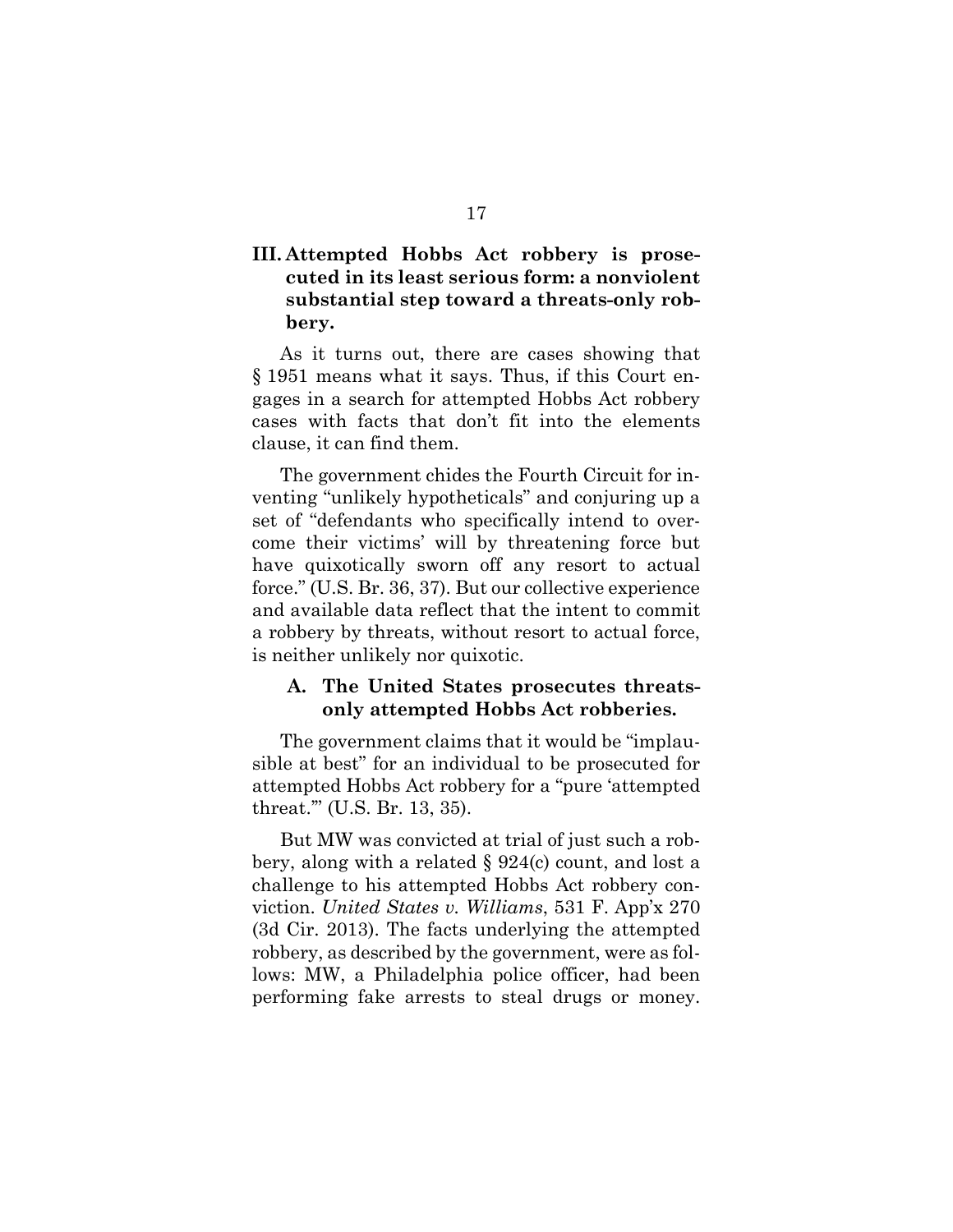Brief for Appellee United States of America, *United States v. Williams*, No. 11-3263 (3d Cir), 2013 WL 1450946, at \*9–12 (Mar. 29, 2013). To catch him, law enforcement set up a sting whereby an undercover posing as a Mafia member would be offered as a victim. The plan was for the undercover, traveling with one of MW's confederates, to be stopped by MW and others. MW would perform a fake arrest of his confederate and seize the Mafia proceeds the confederate would be carrying. *Id.* Twice, MW dressed in a police department uniform, carried a firearm (that's the basis of the  $\S$  924(c) count), and parked at the agreed-upon location to wait for the person transporting what he thought was Mafia money. *Id.*  Twice, law enforcement called off the sting. *Id.*

On appeal, the government defended the attempted Hobbs Act robbery conviction against arguments that the substantial step was insufficient and that no force was contemplated. As to the force element, the government argued that "while the target of the sham arrest was [MW's confederate], the take down would be conducted in close proximity to the mobster, who would be powerless to interfere due to the police presence and the threat that the armed officers would use force if necessary to effectuate the arrest." *Id.* at \*29. The Third Circuit accepted the government's contention that this planned threat to the Mafia member satisfied the requirements of attempted Hobbs Act robbery. *Williams,* 531 F. App'x at 272.

<span id="page-26-0"></span>To be clear: the government argued that MW planned a robbery that contemplated obtaining the "Mafia" member's property against his will, through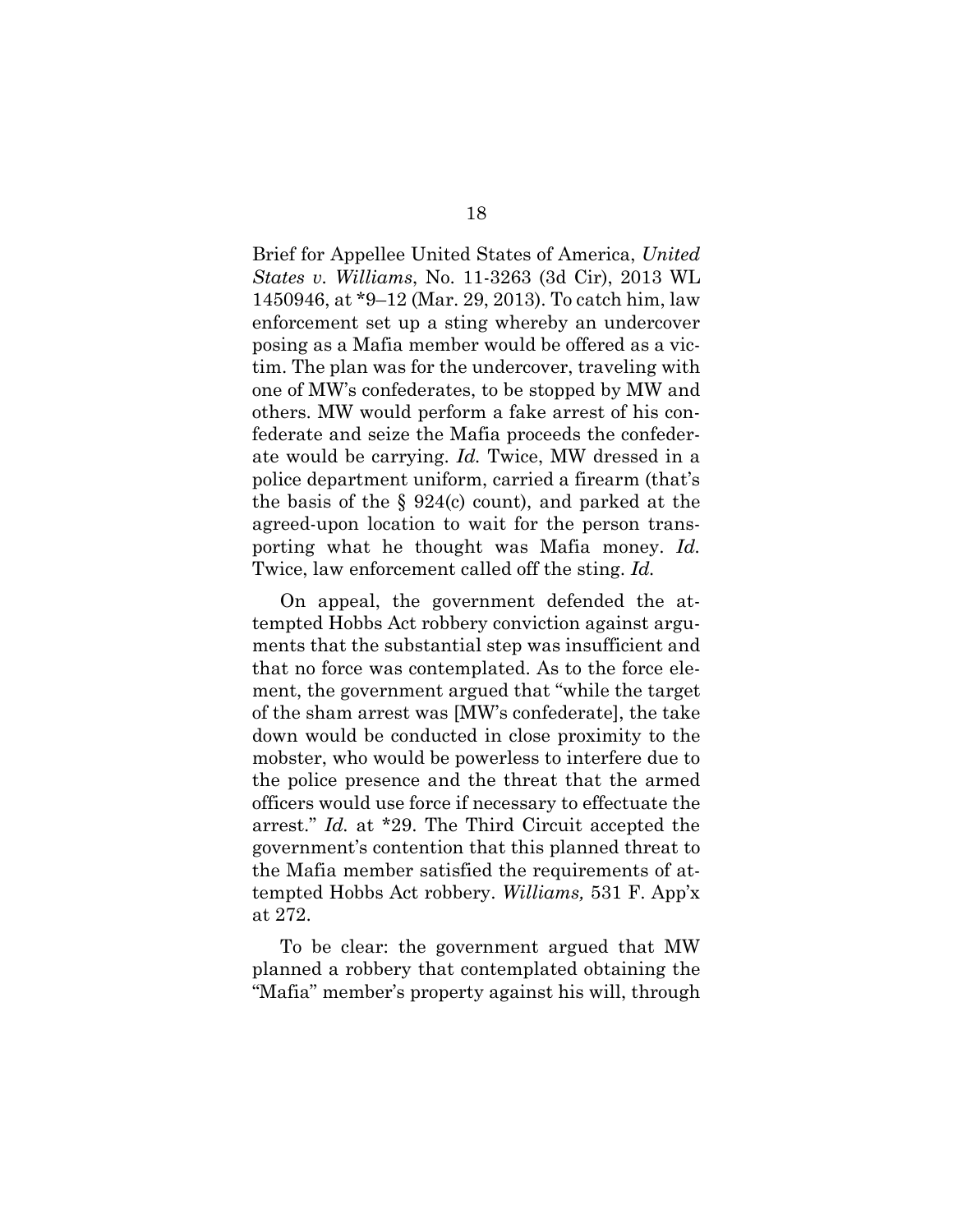implicit or explicit *threats*, and took a substantial step toward that end. Brief for Appellee, *supra*, at 28*.* There was no suggestion, much less evidence, that MW intended actually to use force or that he'd threatened anyone. But because he took a substantial but nonviolent step toward committing this robbery, his conduct was sufficient for attempted Hobbs Act robbery.[7](#page-27-1)

MW's conviction is not *sui generis*. LS was also convicted of attempted Hobbs Act robbery without using, attempting to use, or threatening to use force. Plea Agreement, *United States v. LS*, No. 20-cr-80083, (S.D. Fl. Mar. 25, 2021), ECF No. 42. LS was indicted for a string of robberies and attempted robberies of gas stations, cell phone stores, and fast-food establishments. Indictment, No. 20-cr-80083 (S.D. Fl. Dec. 1, 2020), ECF No. 35. He pleaded guilty to two of these: a completed robbery of a BP gas station and an attempted robbery of a Boost Mobile store. Minute Entry, No. 20-cr-80083 (S.D. Fl. Mar. 25, 2021), ECF No. 41. The remaining counts were dismissed. Judgment, No. 20-cr-80083 (S.D. Fl. Jun. 3, 2021)*,* ECF No. 52. The BP robbery was committed with a BB gun that resembled a lever-action rifle; LS demanded a shopping bag, placed \$800 in currency from the register into the bag, then left. A few weeks later, under surveillance, LS got out of a car and

<span id="page-27-1"></span><span id="page-27-0"></span><sup>7</sup> MW has filed a motion to vacate his § 924(c) conviction. Motion to Correct Sentence Under 28 U.S.C.§ 2255, *United States v. MW*, No. 10-cr-00427 (E.D. Penn. Nov. 30, 2016), ECF No. 406. That motion is stayed pending this Court's decision here.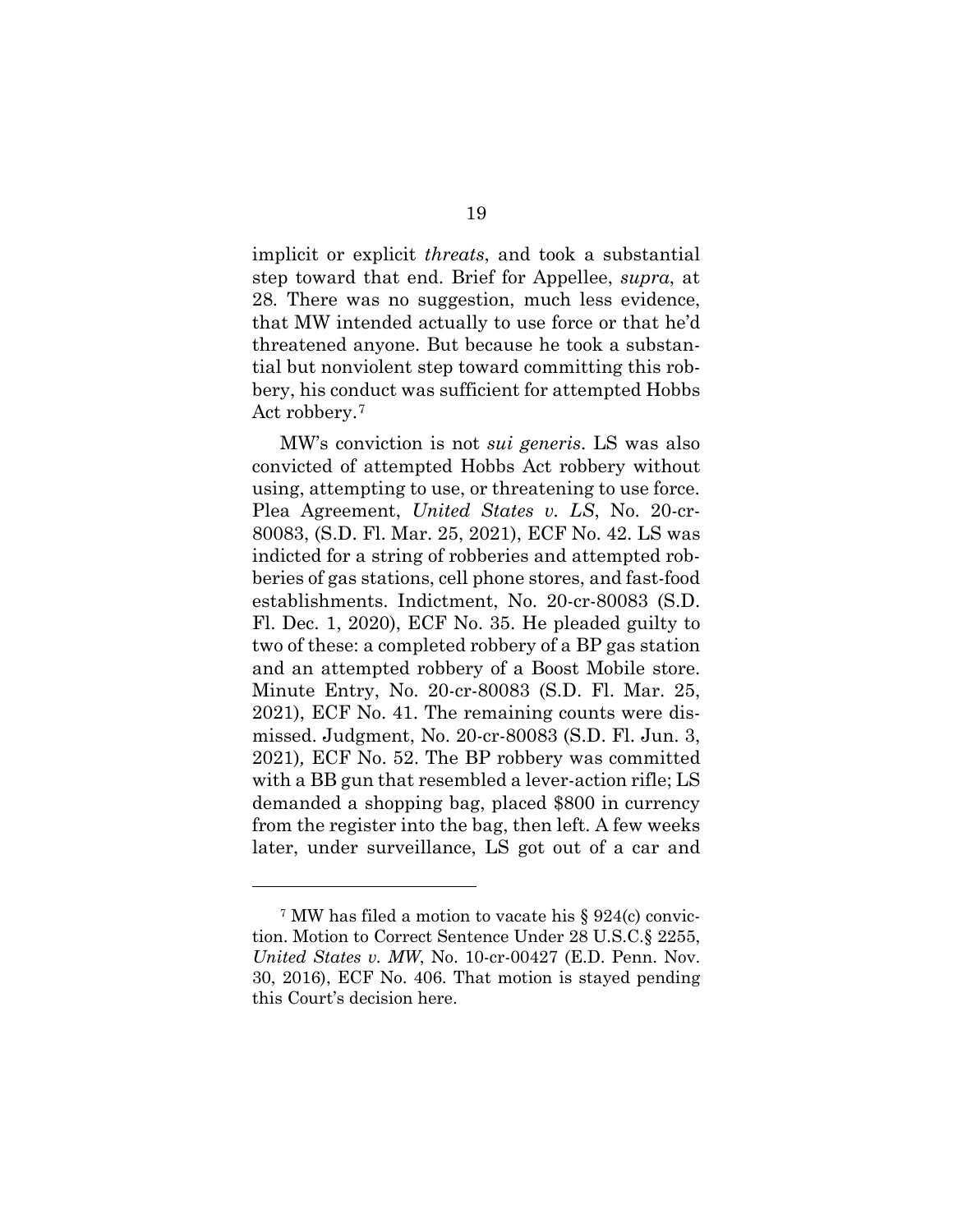walked around a Boost Mobile store. After the store closed, LS paused in front of the store holding what appeared to be a long gun. He then turned around, returned to the car, and left the area still under surveillance. After his arrest, officers found a pump-action BB gun and the manual to a lever-action BB gun rifle in the car. Plea Agreement, *supra,* at 6-9.

As in *Williams*, the evidence in LS's case was sufficient to prove attempted Hobbs Act robbery because he intended to obtain the property of the Boost Mobile store against an employee's will by causing him to fear injury (using the BB gun to scare the employee) and he took a nonviolent substantial step toward committing that robbery (walking around the store carrying the BB gun). But his conduct did not entail the use, attempted use, or threatened use of physical force against the person or property of another. It was a pure attempted threat.

MW's and LS's prosecutions confirm that § 1951 means what it says: people can be convicted of attempted Hobbs Act robbery when they intended only to threaten, rather than use, force—including where the substantial step was nonviolent and not threatening. In other words, the "pure attempted threat" case is not a mere "theoretical possibility."

**B. It is common for would-be robbers to intend to threaten (but not use) force, although case records would not document this fact.**

MW's and LS's cases are unusual because even the government's version of the facts contained affirmative evidence that the planned robberies were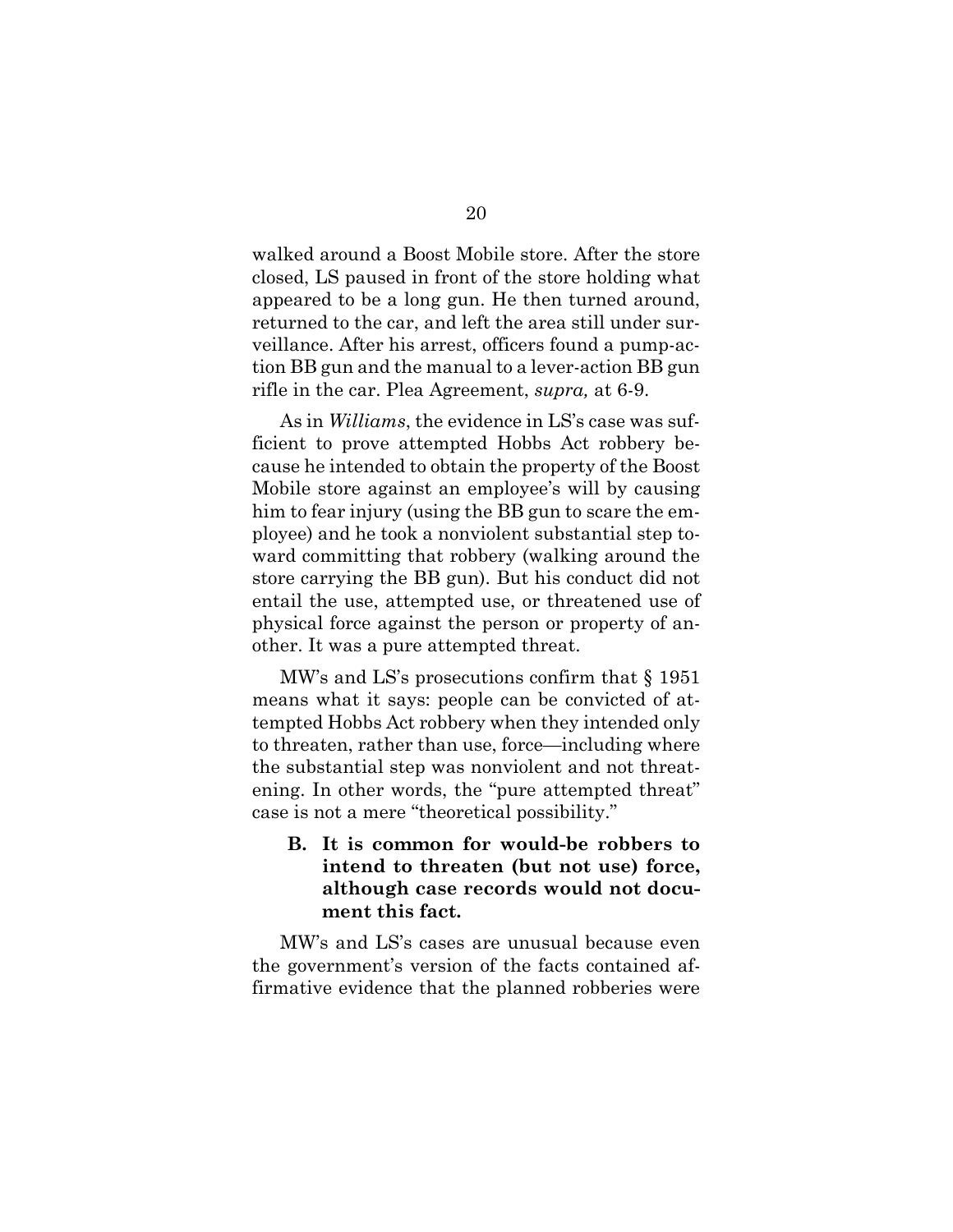intended to be threats-only robberies. In the overwhelming majority of attempted robberies interrupted at an early stage—beyond mere preparation but before force is used or threatened—case records would not reveal whether the defendant planned to threaten or use force. And thus they wouldn't reveal whether the case could be classified as an "attempted threat" case (rather than an "attempted force" case).

The government cannot dispute that a "defendant's particular substantial step in furtherance of Hobbs Act robbery need not be violent in and of itself." (U.S. Br. 22). And the government acknowledges that, in these cases "the ultimate outcome of the attempted crime, had the activity not been interrupted, remains unknown." (U.S. Br. 19; *see also id*. at 21 ("the interruption of the crime makes it impossible to know for certain whether it would have escalated into direct physical contact")). Yet the government resists what follows: the most that the government needs to prove for *every* attempted Hobbs Act robbery is that the defendant intended to obtain property against a person's will by means of threatened force, and he took a substantial step. So, under the categorical analysis, *every* attempted Hobbs Act robbery is in effect an attempted threat case.

Pushing against this idea, the government suggests that would-be robbers who do not intend to use force under any circumstance are so "exceedingly unlikely" that their existence can fairly be disregarded. (U.S. Br. 23, 35-37). This suggestion appears to be based on its belief that every would-be robber actually intends to use force and it is the "quixotic"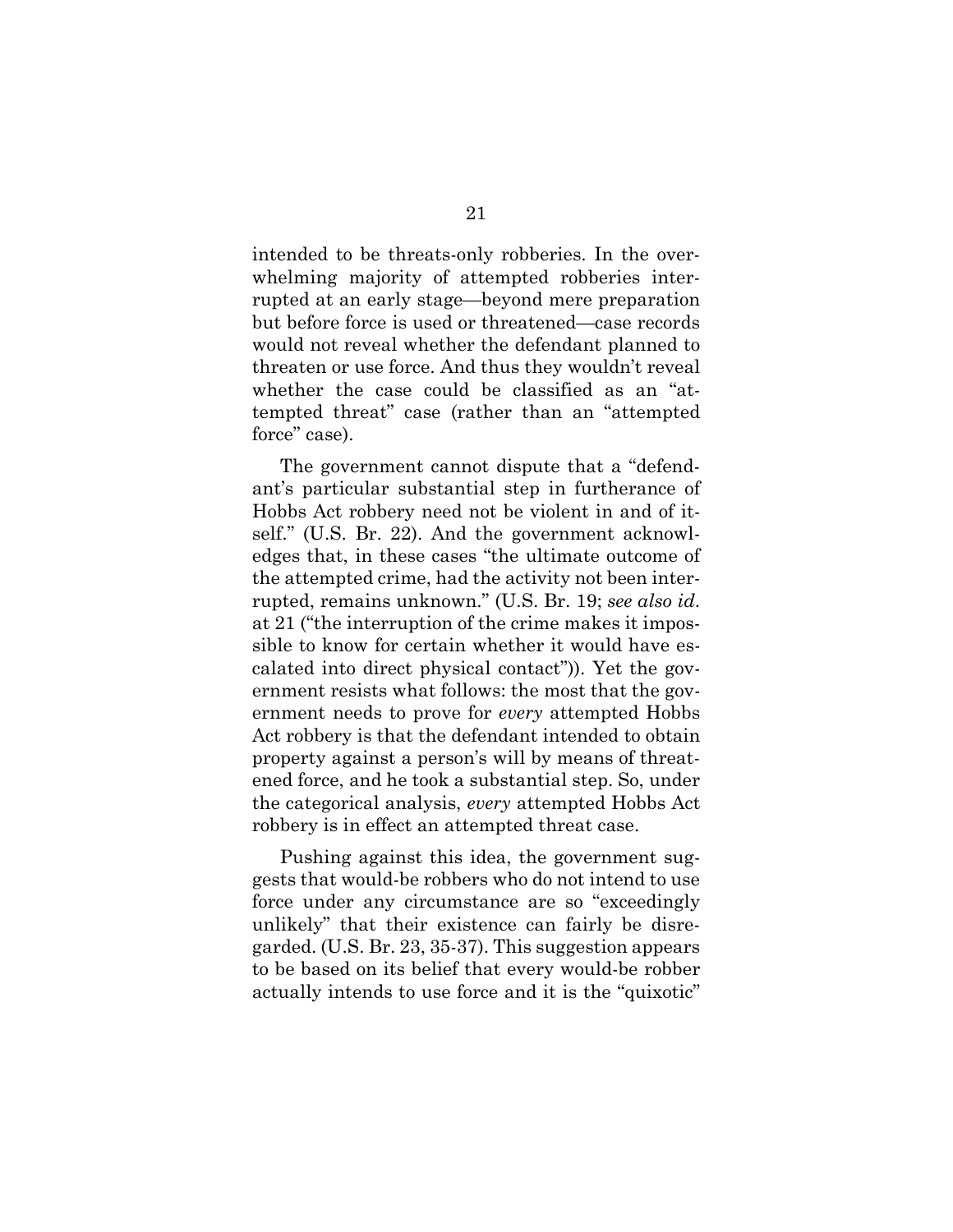one who does not. Wherever this belief come from, federal defenders can assure the Court: it is wrong.

<span id="page-30-1"></span>*1. Case records would not reveal facts that are neither part of the government's accusation nor relevant to a defense.* 

Perhaps the government's belief that all robbers intend to use force comes from focusing on charging documents. No doubt most attempted Hobbs Act robbery indictments track the language of  $\S 1951(b)(1)$ , alleging that the defendant intends to obtain property "by means of actual or threatened force, or violence, or fear of injury."

<span id="page-30-0"></span>But allegations are not proven facts—even when they result in convictions. Where an indictment lists multiple means of committing an offense, jury unanimity is not required as to any particular means. *Mathis v. United States*, \_\_ U.S. \_\_, 136 S. Ct. 2243, 2257 (2016); *accord* Dept. of Justice, Criminal Resource Manual 227 (conjunctive and disjunctive elements) (updated January 22, 2020, archived), https://www.justice.gov/archives/jm/criminal-resource-manual-227-conjunctive-and-disjunctive-elements ("If the criminal statute provides that it can be violated in several ways then plead in the conjunctive, but instruct in the disjunctive").

<span id="page-30-2"></span>And where the record contains an accusation as to non-elemental facts, "a defendant may have no incentive to contest what does not matter under the law." *Mathis*, 136 S. Ct. at 2253. "[T]o the contrary, he 'may have good reason not to'—or even be precluded from doing so by the court." *Id.* (quoting *Descamps v. United States*, 570 U.S. 254, 270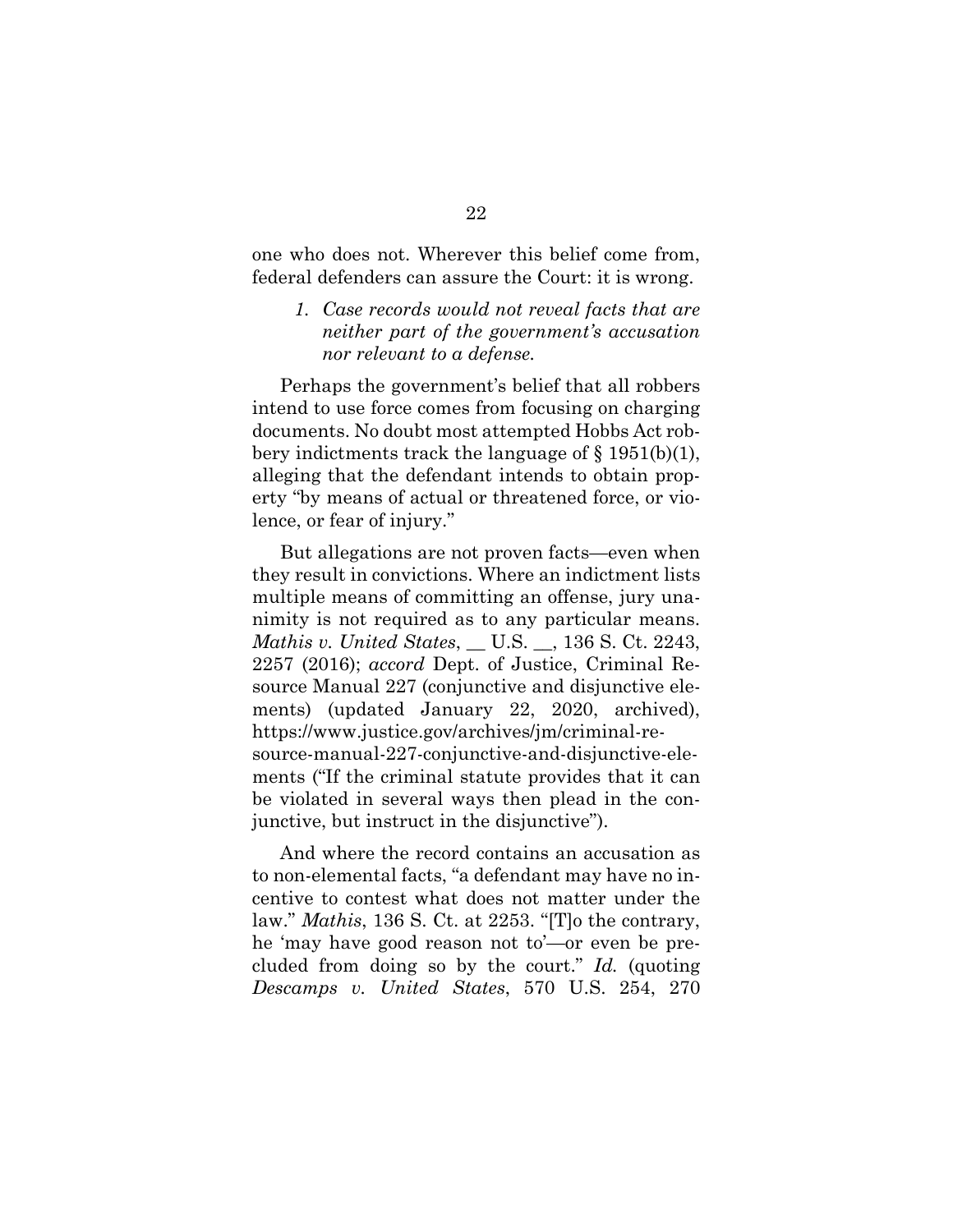(2013)). In short, statements as to non-elemental facts are "prone to error precisely because their proof is unnecessary." *Mathis*, 136 S. Ct. at 2253.

### <span id="page-31-1"></span>*2. The intent to threaten, but not use, force is not a defense.*

As federal defenders, we are constitutionally obligated to consider facts well beyond the government's accusations, in order to test the veracity of those accusations and investigate potential defenses. But in counseling our clients about the risks and benefits of a trial, and preparing for trial, we must focus on the elements of the offense—not anyone's idea of what a typical commission of the offense looks like. *Cf. Lafler v. Cooper*, 566 U.S. 156, 174 (2012) (accepting parties' concession that it was deficient performance for attorney to advise his client that the facts would not, as a matter of law, support a conviction).

<span id="page-31-2"></span><span id="page-31-0"></span>Thus, in an attempted Hobbs Act robbery case, if our client wants to go to trial to present evidence that he planned only to threaten force but would never have used it, we must advise him that such evidence would only prove the government's case on a threat theory, rather than a force theory. At trial, the court would instruct the jurors that the intent to threaten force is sufficient to establish the element of "by means of actual or threatened force, or violence, or fear of injury." *See* 2A K. O'Malley, J. Grenig, & W. Lee, Federal Jury Practice and Instructions: Criminal § 53:05 (6th ed.) (defining Hobbs Act robbery). We would also advise this client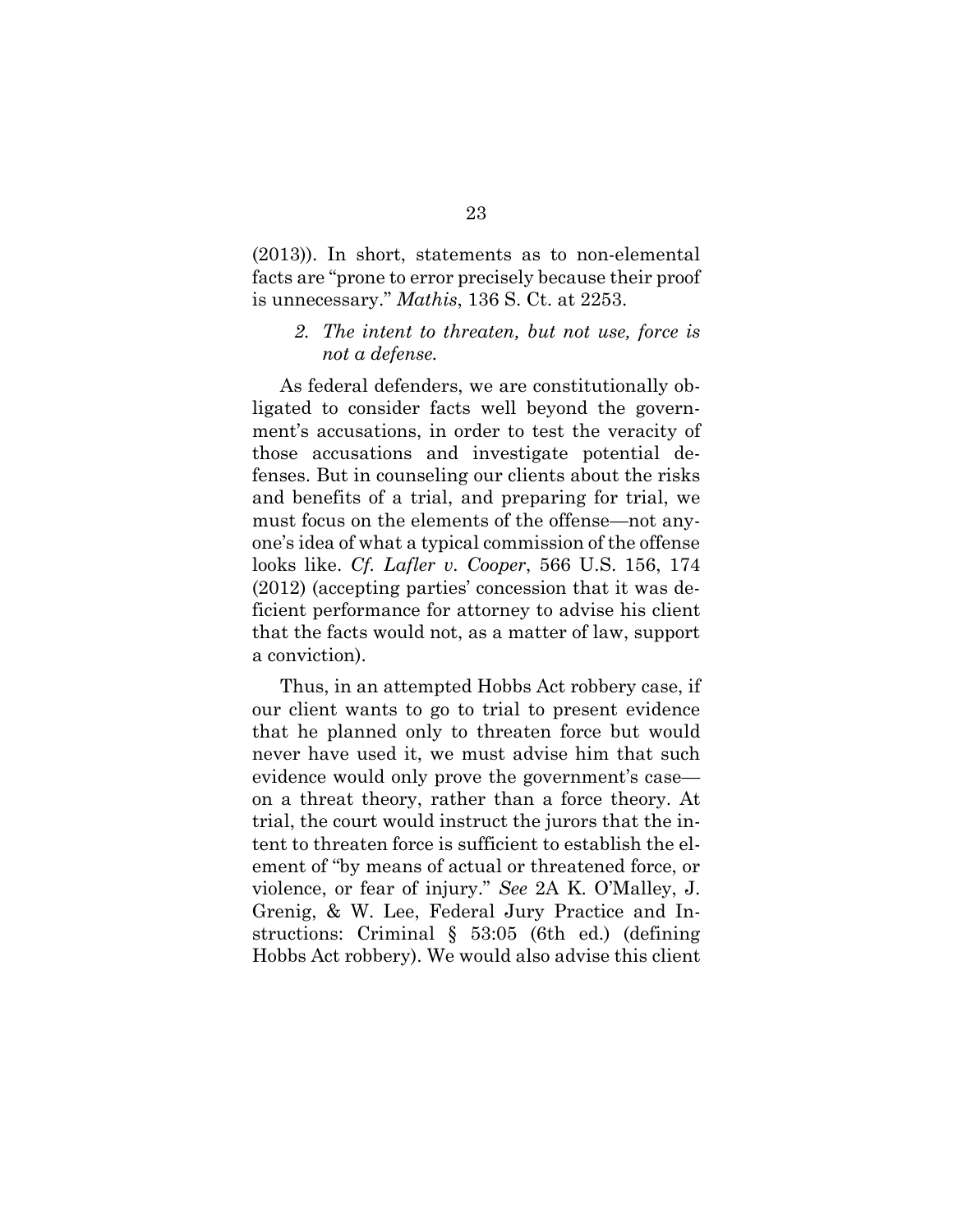<span id="page-32-1"></span>that going to trial without a legally cognizable defense could result in a higher sentence. U.S.S.G. §3E1.1 & comment. (n.2) (providing for a reduced sentence for "acceptance of responsibility," largely precluded after trial).

<span id="page-32-0"></span>Likewise, for a client inclined to enter a guilty plea, we would not dissuade him based on a dispute over whether he intended to use or threaten force. *Descamps*, 570 U.S. at 271 (recognizing that defendants who plead guilty cannot have the elements of their offense rewritten). To the contrary, it is our job to know that these are not elements but merely different means of committing the offense. The realworld fact that our client would not, under any circumstance, have used force, is not a defense and would be no reason to reject an otherwise favorable disposition.

### *3. Not all would-be robbers harbor even a conditional intent to use force.*

This is no mere theoretical exercise. It is a rare federal defender who has not had a client explain that the *reason* he chose to rob a supermarket or a bank is because these establishments train their employees to hand over money—not resist. That is, precisely what makes robbing these establishments a federal crime (their operation as established businesses engaged in interstate commerce) also makes them targets for threats-only robberies. But more to the point, our client's explanation that he intended to threaten, but not use, force would be a "slow plea," not a defense.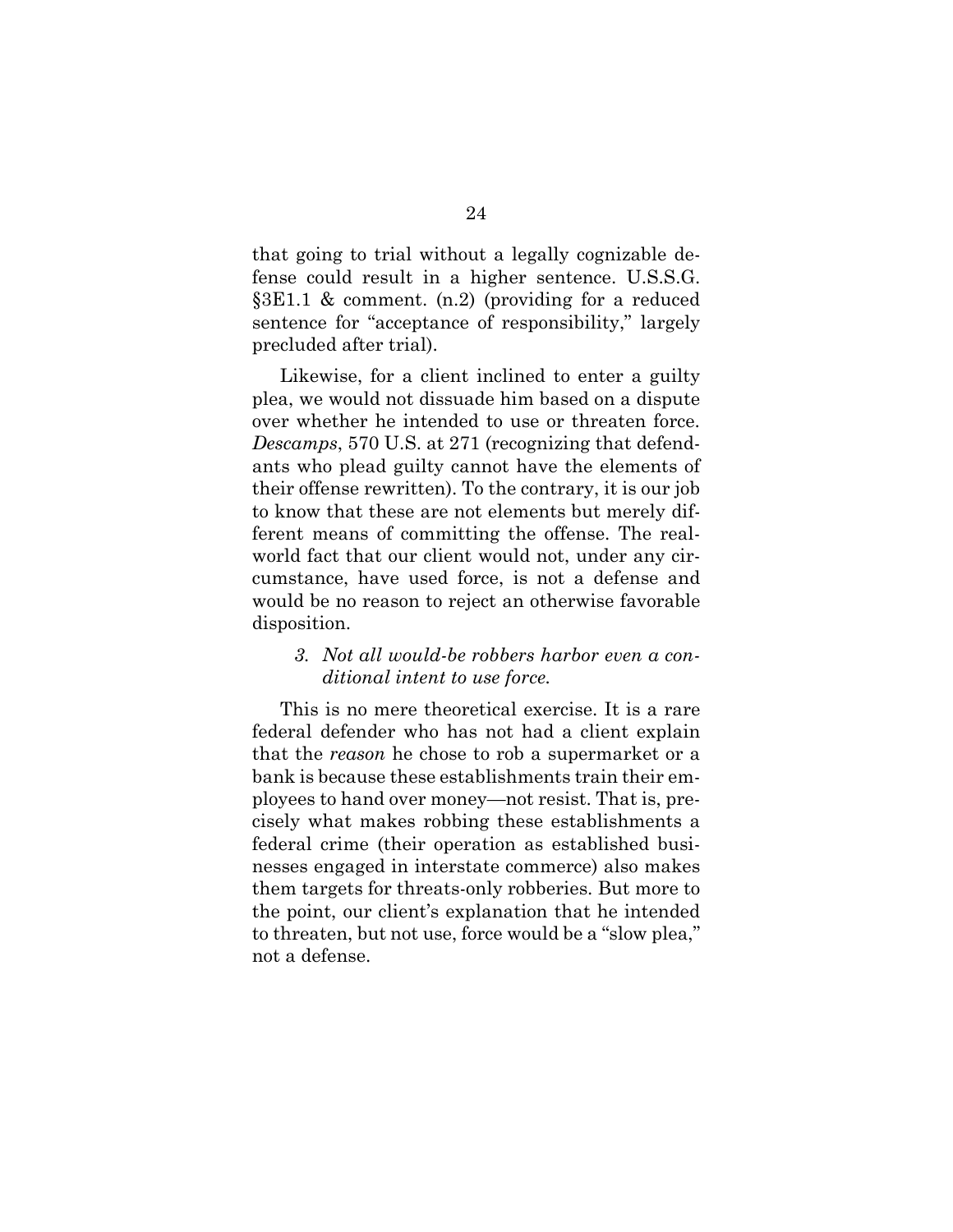In our collective experience, would-be robbers who plan to threaten but not use force are plentiful. People plan to commit robbery to get money or property—not to hurt anyone. And, although the government intimates that it is fanciful to suggest that a robber would give up at the first sign of resistance, the fact is, many do. Indeed, the robbers who quickly give up can help the Court understand what many robbers intend—to get easy money via a threat—although their cases may not themselves be "pure attempted threat" cases (because the threats were made).

Consider, for example, SM. SM went into a checkcashing establishment, and walked toward the teller. Joint Statement of Offense in Support of Guilty Plea at 2, *United States v. SM*, No. 18-cr-229, (D.D.C. Nov. 29, 2018), ECF No. 21. He displayed a handwritten note to the teller that read, "I need 10's and 20's. I need money." The teller asked, "Do you need a money order or something?" and SM replied, "I need money; I'm broke; I need money now." Ultimately, the teller pushed the panic alarm to notify police and SM sat on a bench inside the establishment, waiting for the police to arrive. *Id.* at 2-3.

SM pleaded guilty to attempted Hobbs Act robbery. Minute Entry, No. 18-cr-229 (D.D.C. Nov. 29, 2018). Again, his may not have been an attempted threat case; SM conveyed his threat, such as it was. But what SM's case illustrates is that would-be robbers do not, categorically, harbor even the conditional intent to use physical force if they are unable to obtain property via threats. If SM had been arrested just before handing his note to the teller, it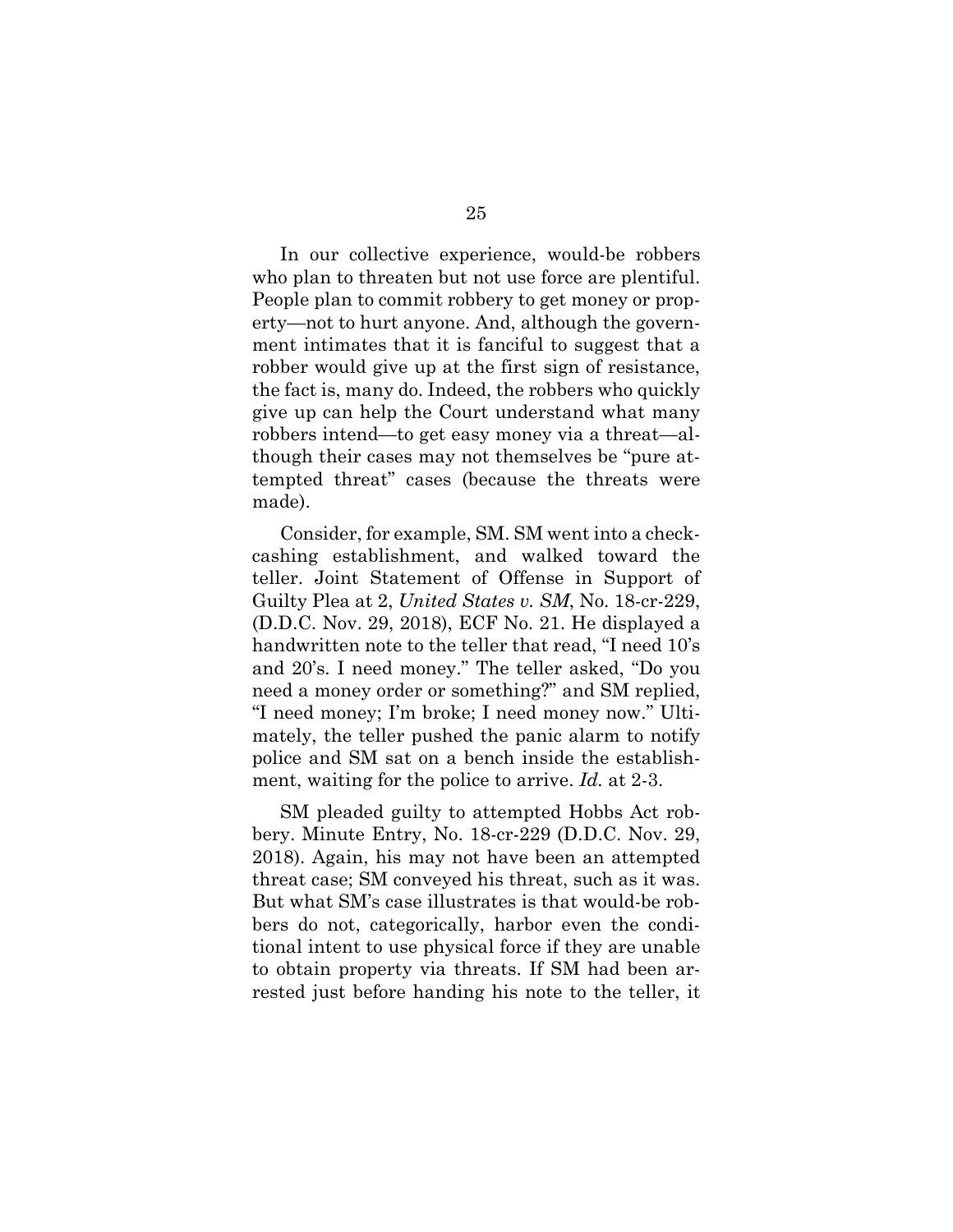would have been an attempt to threaten. Abandoning his plan, or being arrested, earlier would not have changed the nature of his intent

The case of the threats-only Hobbs Act robber is not "exceedingly unlikely." Indeed, the opposite is true, but this brief will provide only a few more examples:

- <span id="page-34-1"></span>• KZ, like SM, quickly abandoned his robbery attempt when a demand note did not pay off. *United States v. Zimmerman*, 949 F. Supp. 370, 371 (D.V.I. 1996). KZ handed a note to a bank teller informing her it was a robbery. When the teller drew attention to him, KZ simply left the bank without any money. *Id.*  KZ pleaded guilty to attempted Hobbs Act robbery. Judgment, No. 96-cr-107 (D.V.I. Jan. 22, 1998), ECF No. 65.
- GR pleaded guilty to multiple Hobbs Act robberies of grocery stores. Plea Agreement, *United States v. GR*, No. 20-cr-00009 (D. Colo. Sep. 15, 2020), ECF No. 56. He held his hand in his pocket or a block wrapped in a bandana, but he never used force—not even when clerks told him they could not give him any money. *Id.*
- <span id="page-34-0"></span>• JS left the casino he was trying to rob when the cashier went to tell her supervisor that she was being robbed. *United States v. Smith*, 669 F. App'x 815 (8th Cir. 2016). JS placed on the counter a note that read: "I'm here to collect a debt. Do not make a scene. Empty your drawers. Large bills. Thank you." Brief for the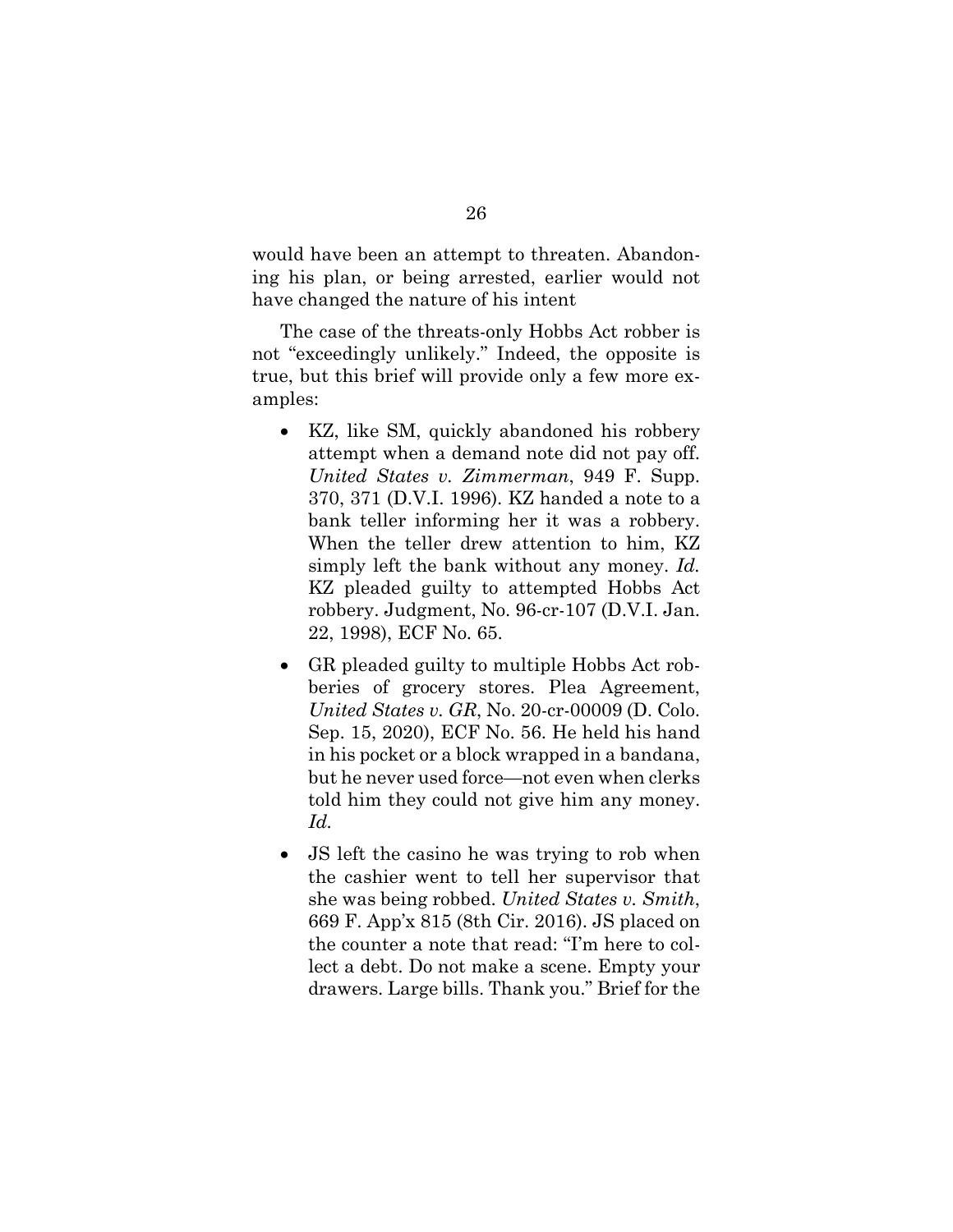United States, *United States v. Smith*, Nos. 15-2889 & 15-2951, 2016 WL 769803, at \*8–9 (8th Cir. Feb. 25, 2016). JS told the cashier he had nitroglycerin and would blow up the casino. The cashier, frightened, left her window to tell a supervisor. At that point, JS collected the note and attempted to leave. *Id.* A casino security officer caught up with him in the parking lot. A search of JS revealed that he had no bomb. *Id.* at 10.[8](#page-35-1)

We could go on: a great many robbers intend only to make a threat in an effort to get quick money. Likewise, among the robbers who are arrested before either making a threat or using force (where it is theoretically unknowable whether they would have used force), a great many intended only to make a threat.

#### *4. The presence of a firearm is irrelevant.*

The government is also wrong to suggest that the presence of a firearm in a § 924(c) prosecution is invariably "powerful evidence of the defendant's intent to use force if necessary to overcome his victim's will." (U.S. Br. 27). This Court has rejected the presence of a weapon (true in every  $\S 924(c)$  offense) as relevant to whether a predicate offense is, categorically, a crime of violence. *Davis*, 139 S. Ct. at 2331– 32. As the government acknowledges, the decision in

<span id="page-35-1"></span><span id="page-35-0"></span><sup>8</sup> Nearly every robbery involving a bomb threat is a threat-only robbery, since there are few (if any) robbers who actually have a bomb. The same is true for robberies involving simulated or unloaded guns, discussed below.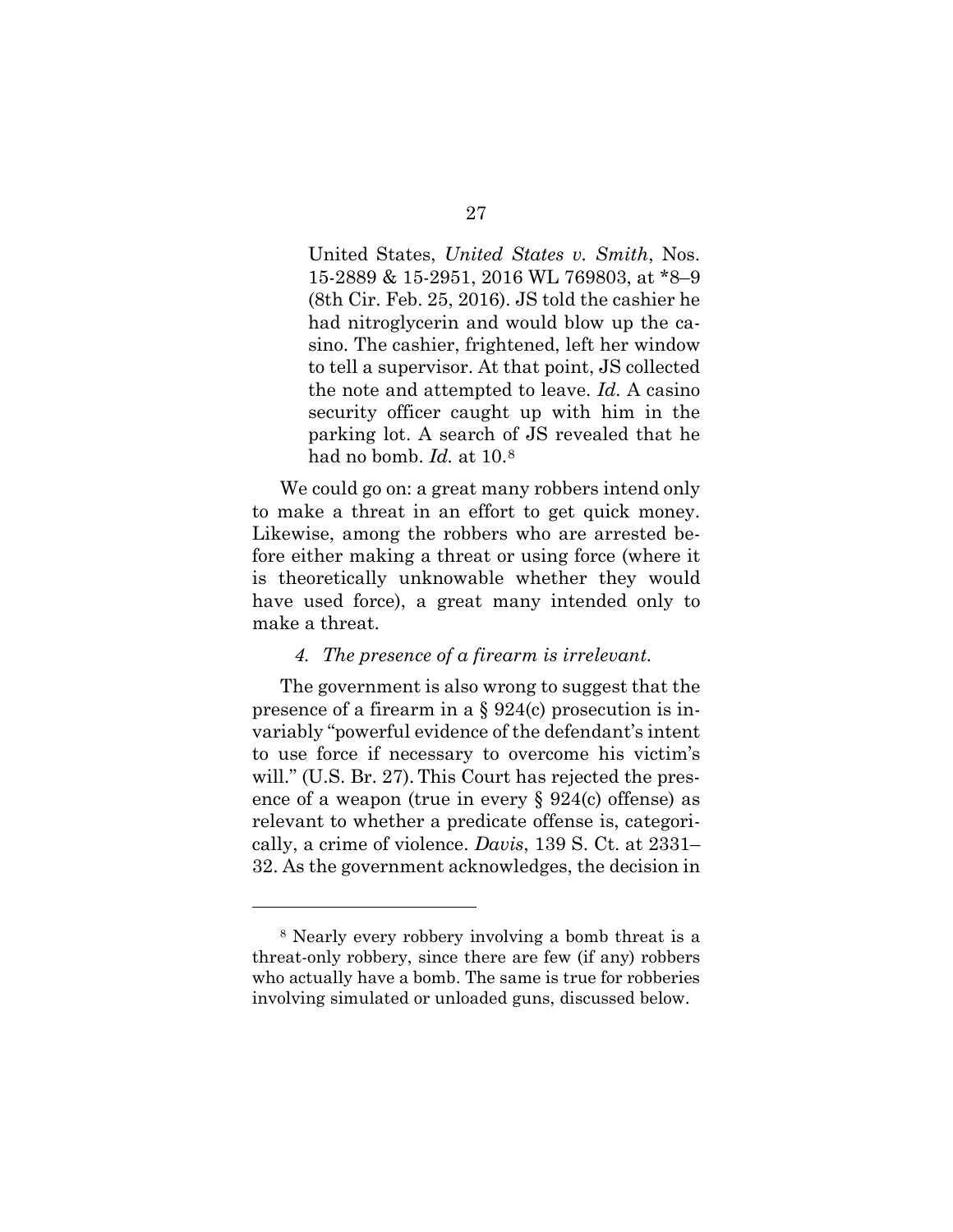this case will impact the construction of the ACCA, where defendants will not necessarily have carried, brandished, or discharged a firearm. The presence of a firearm cannot be bootstrapped onto the elementsclause analysis.

Moreover, carrying or even brandishing a firearm during a robbery does not necessarily entail an intent to use it if the carrying or brandishing is unsuccessful. Again, although affirmative proof of what a would-be robber who was interrupted intended to do is hard to find in case records, there are plenty of examples of armed robbers who do not use force even when their threats fail. And these cases prove the government's assumptions false.

<span id="page-36-0"></span>Consider MC, who was convicted of attempting to rob a pharmacy and brandishing a firearm. *United States v. Chance*, 277 F. App'x 941, 943 (11th Cir. 2008). MC asked a clerk for cigarettes and then threatened the clerk with a gun and said the clerk had a few seconds to "give [him] the money." But when the clerk was unable to recall the code to open the register, MC just left. *Id.*

<span id="page-36-2"></span><span id="page-36-1"></span>Again, the point is not that MC did not threaten force or cause fear: he did. The point is that not even every would-be robber who brandishes a firearm harbors a conditional intent to use that gun if threats do not succeed in obtaining property. Indeed, even unloaded and inoperable firearms meet the definition of "firearm," 18 U.S.C.  $\S 921(a)(3)$ , and it is well-established that these firearms will support a § 924(c) conviction. *See, e.g.*, *United States v. Grace*, 367 F.3d 29, 36 (1st Cir. 2004) (collecting cases).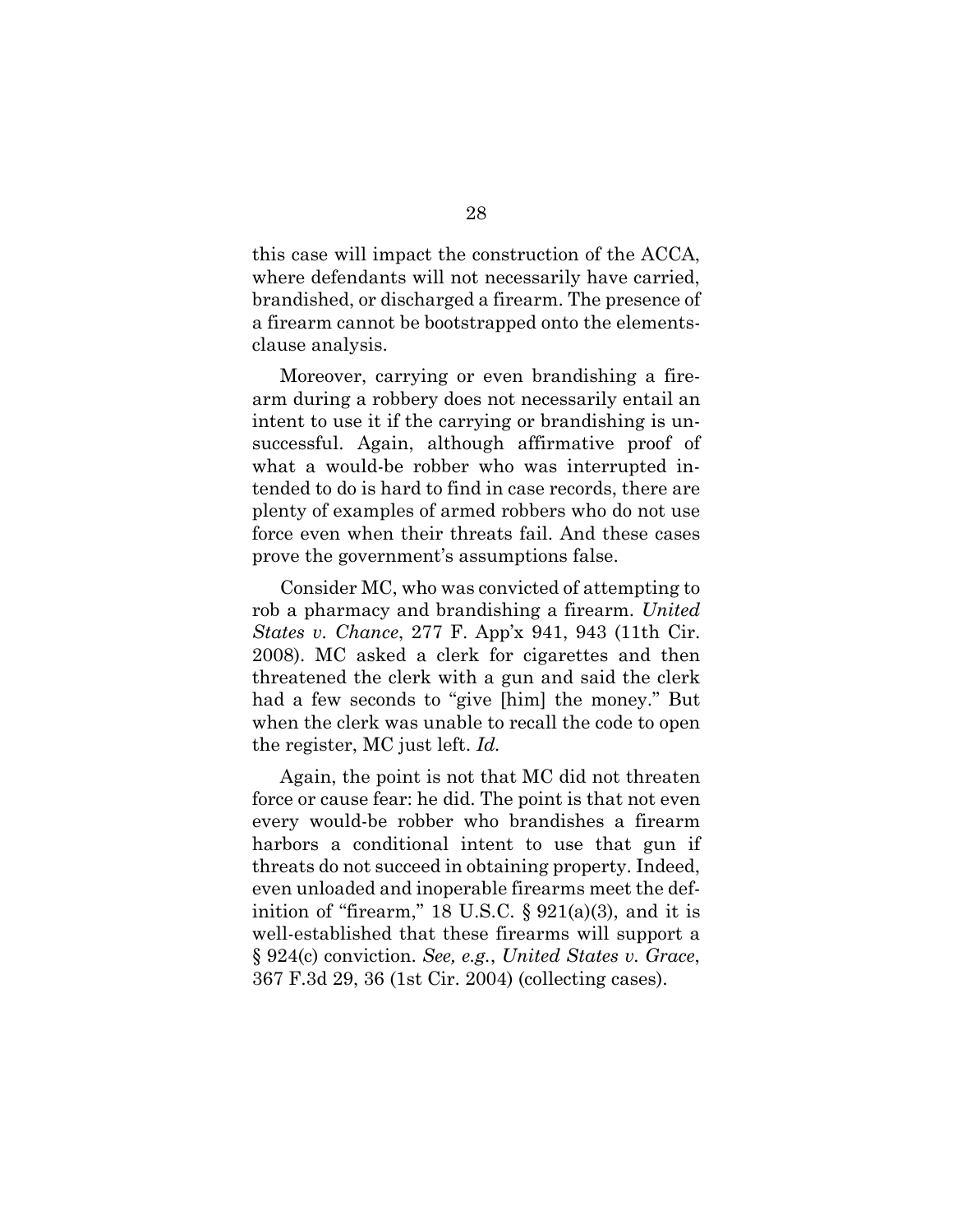Simply put, not only does the categorical approach require the Court to assess attempted Hobbs Act robbery based on the least serious conduct to which the statute applies—attempts to threaten; cases involving attempts to threaten are no mere "theoretical possibility."

# **C. Available data rebut the government's suggestion that attempted Hobbs Act robberies are necessarily violent.**

The government paints a picture of attempted Hobbs Act robbery as an invariably (or at least overwhelmingly) violent offense, with citation to cases with violent facts, in an effort to persuade the Court that it is a "quintessential" crime of violence that Congress meant the elements clause to cover.[9](#page-37-0) Indeed, the government posits that attempts may be more violent even than completed robbery, based on its assumption that all robbers intend to use force if faced with resistance.

The real response to the government's selective citations to violent cases is that they are irrelevant to the elements-clause analysis. But also, these cases are not representative of attempted Hobbs Act robbery prosecutions more generally.

To be sure, there are violent Hobbs Act robbery cases—completed and attempted. But the United States prosecutes a wide variety of conduct as Hobbs

<span id="page-37-0"></span><sup>9</sup> The government does not explain why Congress would have wanted the offense to come within the elements clause, rather than the residual clause.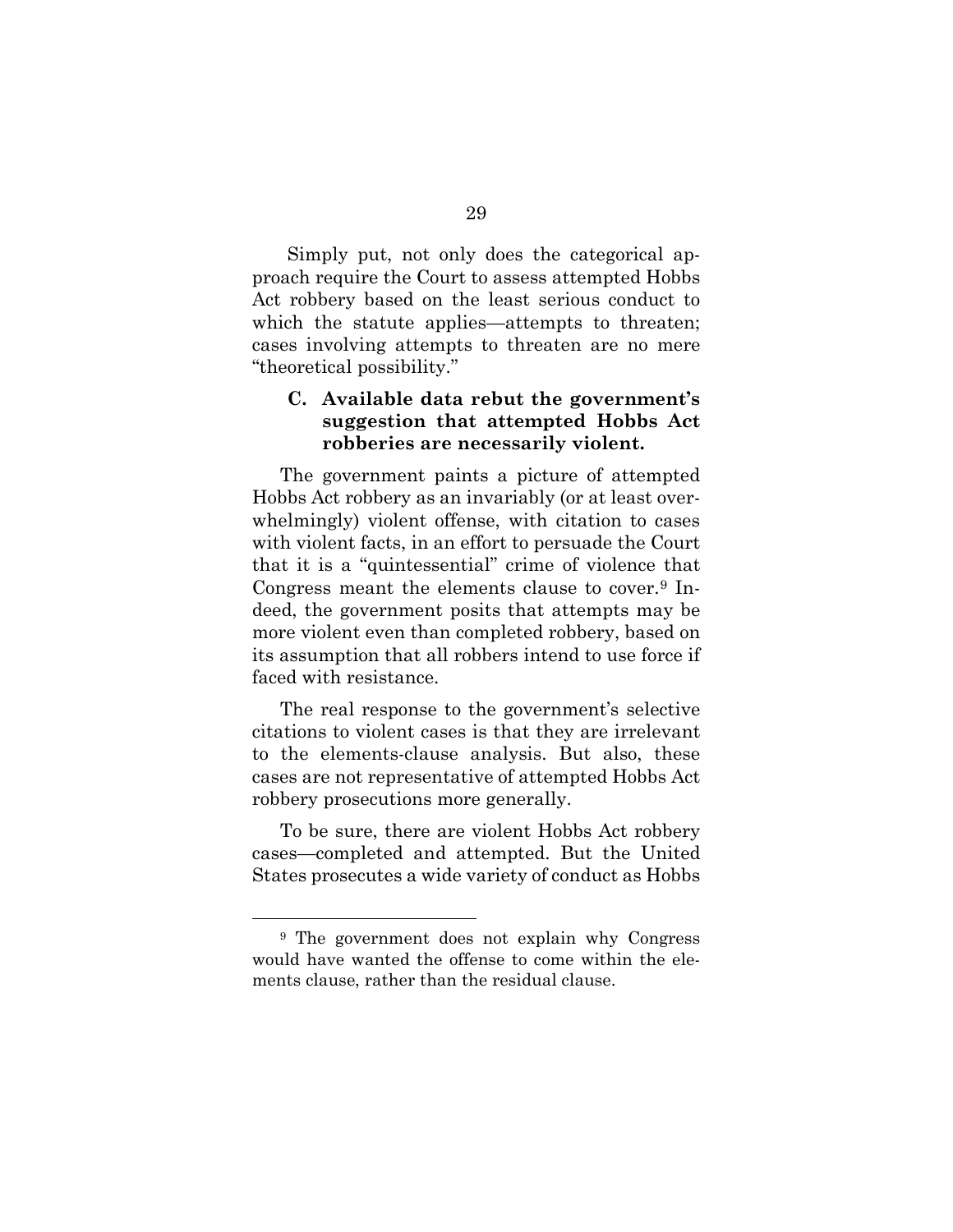Act robbery. There are the cases discussed above: note and simulated-gun robberies, and attempt cases where defense attorneys have good reasons to believe our clients when they insist they never intended to use force. Then there are the unusual cases. There's *Williams*, with the fake Mafia heist. Recently, the government obtained a Hobbs Act robbery conviction for a woman who shoplifted from a Walgreens, while coughing audibly. Judgment, *United States v. CB*, No. 20-cr-00254 (N.D. Cal. Aug. 6, 2021), ECF No. 206. When the manager told her and her companion to leave, they told him, "We have COVID." Complaint at 3, *United States v. CB*, No. 20-cr-00254, (N.D. Cal. Apr. 21, 2020), ECF No. 1. In "fear[] for [their] personal safety," neither the manager nor the security guard went near them. *Id.* at 3, 4. Where the language of the statute reaches conduct, it is a safe bet that some prosecutor, somewhere, has prosecuted that conduct.

Available data reflect our experience and confirms that the cases the government elected to describe (U.S. Br. 28-32) are not representative of the entire category of Hobbs Act robberies or attempted Hobbs Act robberies.

As the government explains, exact numbers of attempted Hobbs Act robbery prosecutions are difficult to find because defendants convicted of attempted robberies are convicted under the same statute as those convicted of completed robberies. (U.S. Br. 38). But U.S. Sentencing Commission data for those convicted under § 1951 and sentenced under the guideline that applies to robberies reveal some patterns. For example, in 81.0% of the 9,448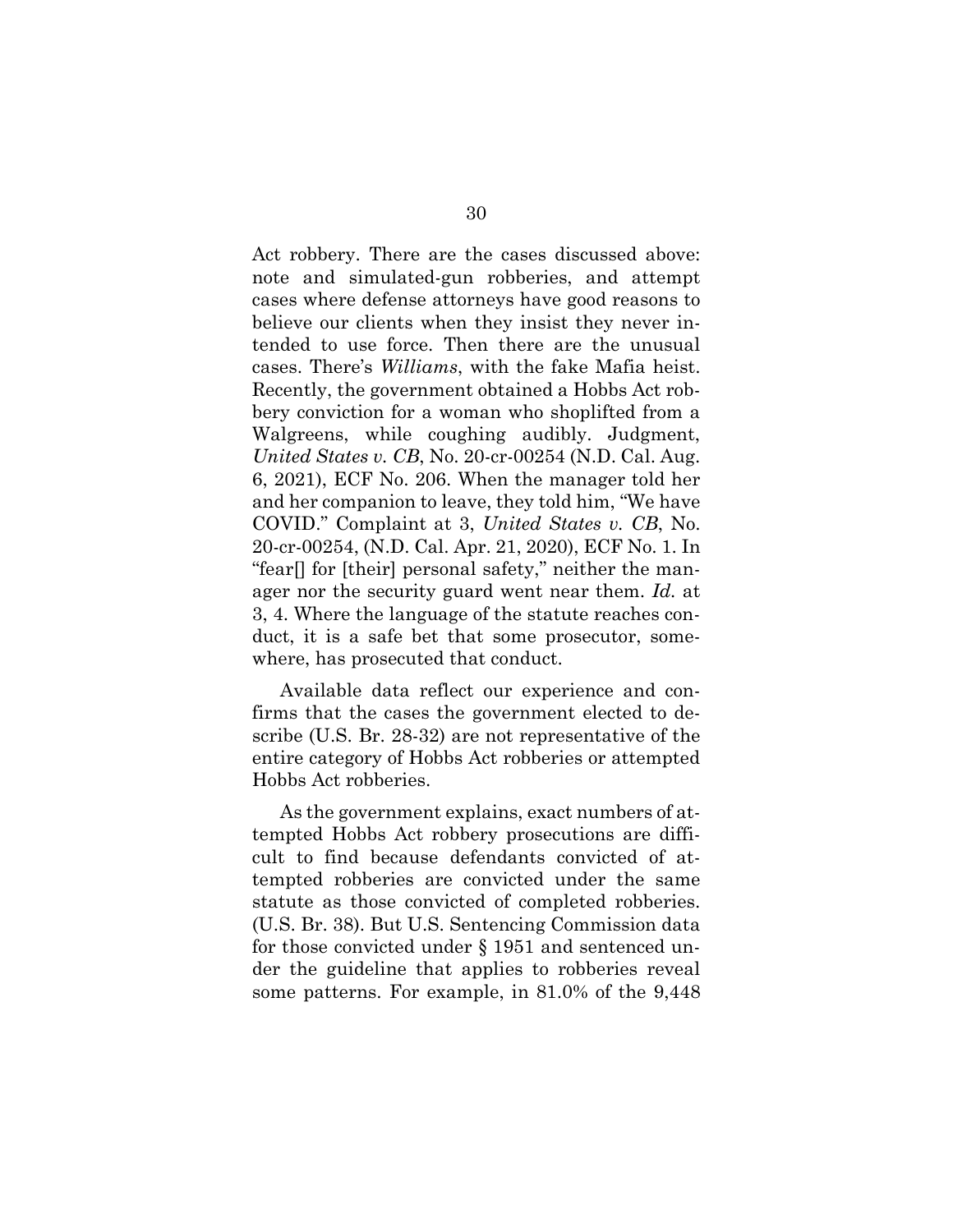such cases sentenced from Fiscal Year 2004 to 2020, the victim sustained no bodily injury.[10](#page-39-1) Of cases involving firearms, the percentage remains essentially the same.<sup>[11](#page-39-2)</sup>

While the Sentencing Commission does not distinguish between attempted and completed robberies, the Bureau of Justice Statistics does. According to BJS's most recent National Crime Victimization Survey, 71.8% of robberies resulted in no injury,

<span id="page-39-1"></span><sup>10</sup> The data used for these analyses were extracted from the U.S. Sentencing Commission's Individual Offender Datafiles, available for download at [https://www.ussc.gov/research/datafiles/commission-da](https://www.ussc.gov/research/datafiles/commission-datafiles)[tafiles.](https://www.ussc.gov/research/datafiles/commission-datafiles)

<span id="page-39-0"></span>The analyses used Datafiles FY2004-2020, and filtering to Guideline amendment years 1991 and forward. A total of 9,448 of the defendants convicted of § 1951 were sentenced under the primary guideline of U.S.S.G. §2B3.1, the robbery guideline. This constitutes 72.6% of the defendants convicted of at least one § 1951 charge. The absence of bodily injury was indicated if the defendant received zero levels under the Specific Offense Characteristic (SOC) §2B3.1(b)(3).

<span id="page-39-2"></span><sup>11</sup> *Id.* Defendants were identified as having firearms if they were convicted of § 924(c); received an SOC for  $§2B3.1(b)(2)(A), (B), or (C); or both.$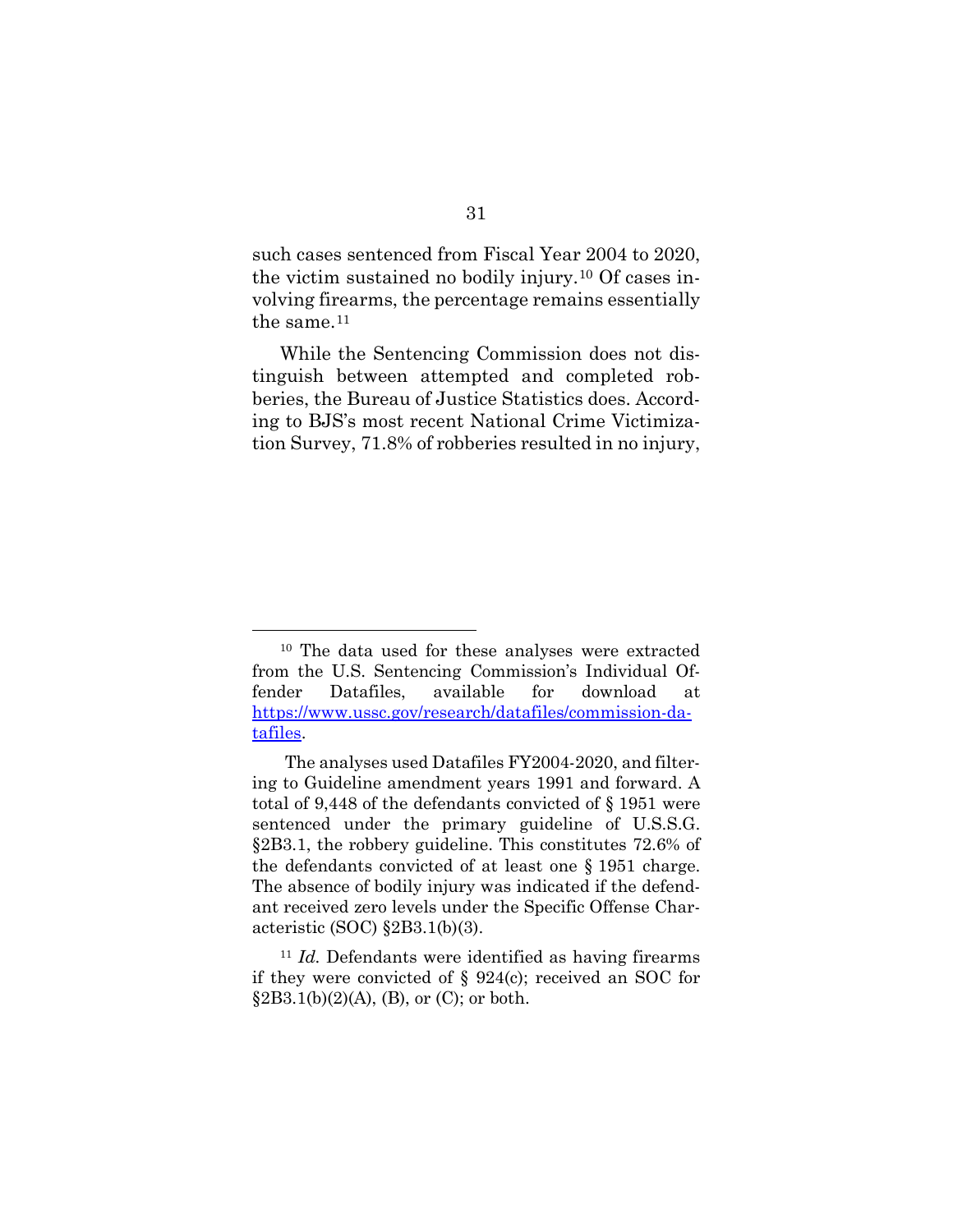defined to include even scratches.[12](#page-40-0) Although the government argues in its brief that attempts are often *more* violent than completed offenses, as wouldbe robbers "routinely" provoke forceful resistance (U.S. Br. 12, 14, 30), the survey reflects that 79.5% of attempted robberies resulted in no injury, compared to 67.6% of completed robberies.[13](#page-40-1)

And, to put to rest the idea that robberies committed with firearms are categorically more violent, the survey reflects that the presence of a firearm corresponded with a *decreased* likelihood of injuries. Of completed robberies, 79.4% caused no injury when there was a firearm present, versus 42.3% when there was no firearm.[14](#page-40-2) For attempted robberies,

<sup>13</sup> *Id.*

<span id="page-40-0"></span><sup>12</sup> Dept. of Justice, Bureau of Justice Statistics, National Crime Victimization Survey, 2019 Survey (covering crimes experienced from July 1, 2019 to November 30, 2019) (using statistical tables released with survey). The relevant codebook defines a minor injury to include "bruises, black eyes, cuts, scratches, swelling." Bureau of Justice Statistics, National Crime Victimization Survey, 2019: Codebook, at \*637 (accompanying NCVS dataset housed with Inter-University Consortium for Political and Social Research, ICPSR 37645).

<span id="page-40-2"></span><span id="page-40-1"></span><sup>14</sup> *Id*. (considering only those cases without missing data in the handgun query; there were no cases reporting a firearm that was not a handgun).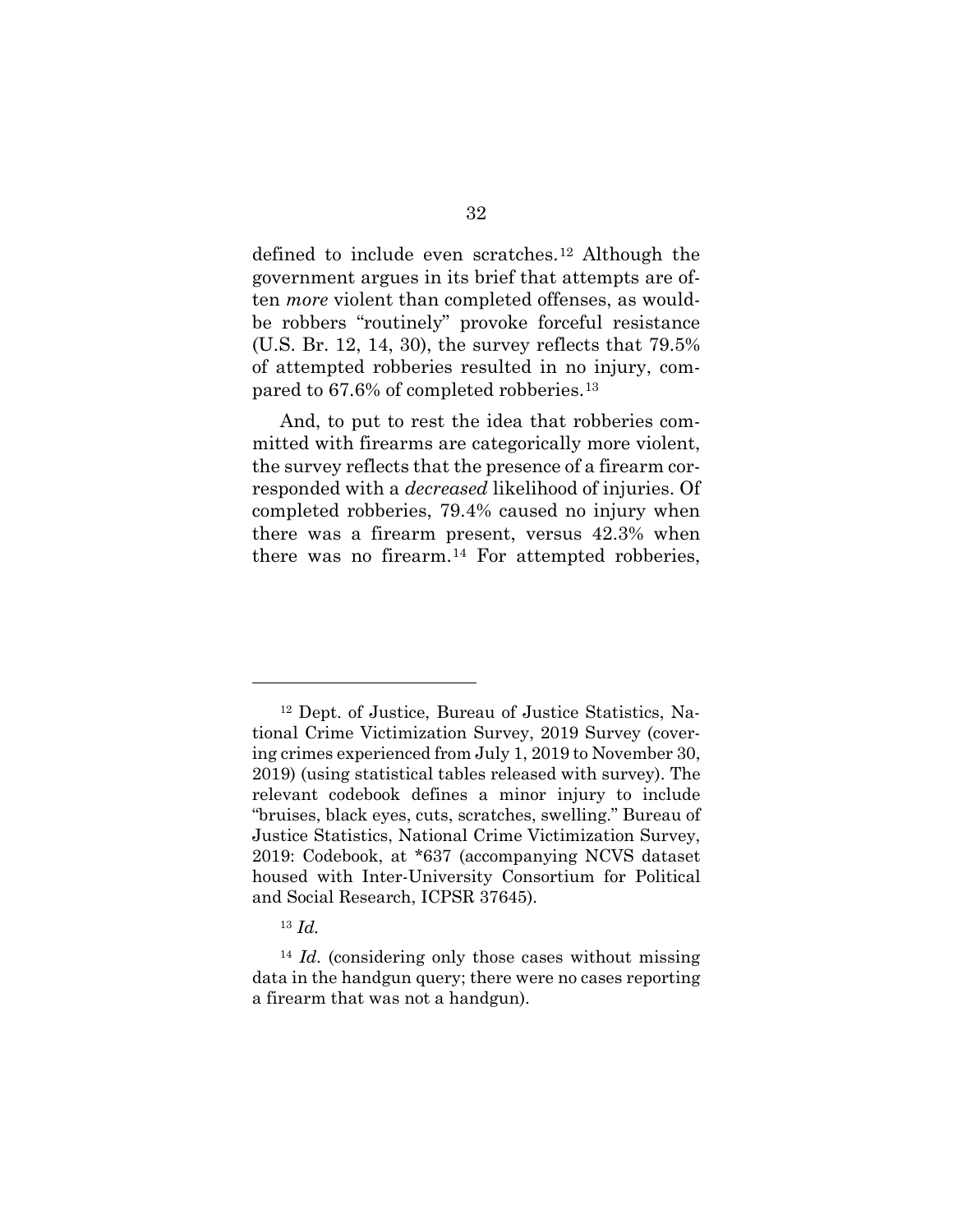90.9% of those with a firearm resulted in no injury, compared to 70.0% of those without a firearm.[15](#page-41-2)

<span id="page-41-0"></span>In the end, though, even if the government were correct that the majority of attempted Hobbs Act robberies that the government elects to prosecute involve the use of force—a suggestion that does not align with our experience in defending these cases the categorical approach does not turn on the facts of the majority of cases. It turns on the least serious conduct covered by the elements of the offense. The elements of attempted Hobbs Act robbery encompass attempted threats, which are not a mere figment of the "legal imagination." And attempted threats do not come within the elements clause at  $§ 924(c)(3)(A).$ 

<span id="page-41-2"></span><span id="page-41-1"></span><sup>15</sup> *Id.* This correlation has remained consistent over time. *See* Dept. of Justice, Bureau of Justice Statistics, C. Harlow, Robbery Victims, BJS Special Report, p. 1 (Apr. 1987),<https://bjs.ojp.gov/content/pub/pdf/rv.pdf> ("Offenders with weapons were more likely to threaten than attack their victims.").